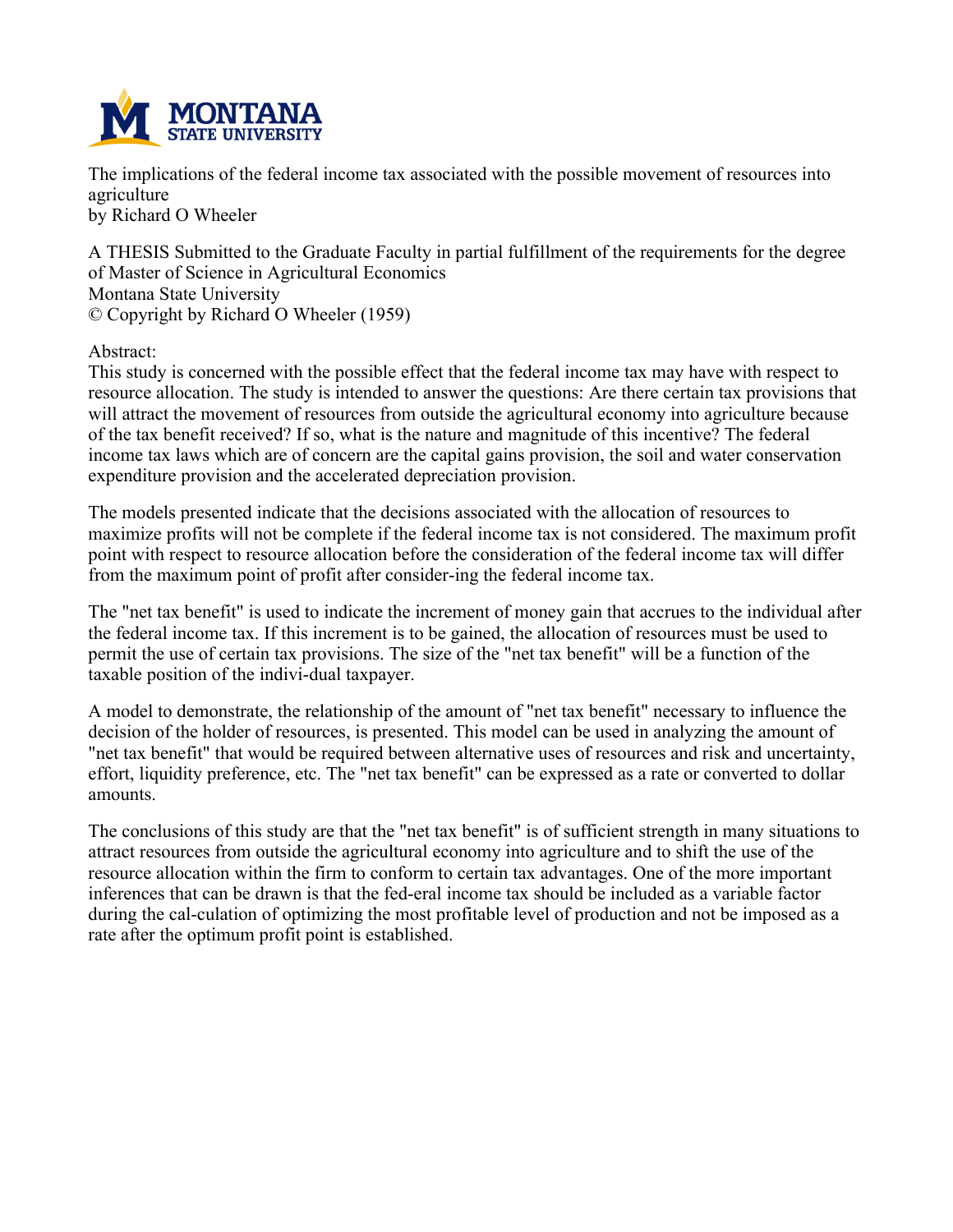## THE IMPLICATIONS OF THE FEDERAL INCOME TAX ASSOCIATED WITH THE POSSIBLE MOVEMENT OF RESOURCES INTO AGRICULTURE

by RICHARD O. WHEELER

## A THESIS

Submitted to the Graduate Faculty

in

partial fulfillment of the requirements

for the degree of

Master of Science in Agricultural Economics

 $at$ 

Montana State College

Approved:

'ls

Major Department

Chairman, Examining Committee

Dean, Graduate Division

Bozeman, Montana May 1959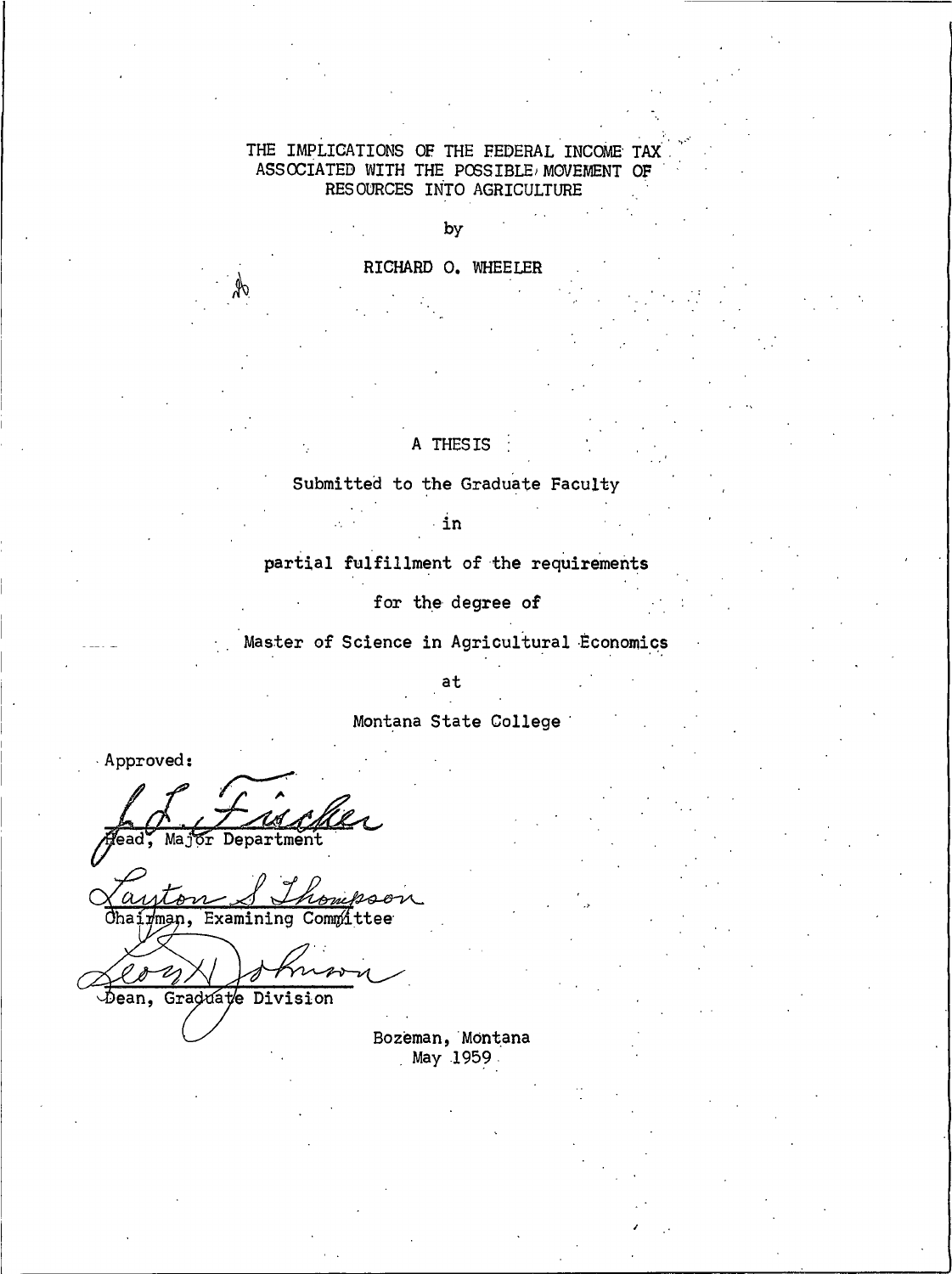RESTRICTED STACK

 $N378$ W 567i  $Cop.2$ 

# TABLE OF CONTENTS

| PART I. |                                                                    |                                                          |                                                       |  |  |  |  |  |  |  |  |  |  |  | $\mathbf{1}$            |
|---------|--------------------------------------------------------------------|----------------------------------------------------------|-------------------------------------------------------|--|--|--|--|--|--|--|--|--|--|--|-------------------------|
|         |                                                                    |                                                          |                                                       |  |  |  |  |  |  |  |  |  |  |  | $\mathbf{1}$            |
|         | The Specific Problem Area                                          |                                                          |                                                       |  |  |  |  |  |  |  |  |  |  |  | 5                       |
|         |                                                                    |                                                          |                                                       |  |  |  |  |  |  |  |  |  |  |  | $\overline{\mathbf{8}}$ |
|         |                                                                    |                                                          |                                                       |  |  |  |  |  |  |  |  |  |  |  |                         |
|         |                                                                    |                                                          |                                                       |  |  |  |  |  |  |  |  |  |  |  |                         |
|         |                                                                    |                                                          |                                                       |  |  |  |  |  |  |  |  |  |  |  | 11                      |
|         |                                                                    |                                                          |                                                       |  |  |  |  |  |  |  |  |  |  |  |                         |
|         | PART II.                                                           | THE ECONOMIC IMPLICATIONS ASSOCIATED WITH THE SOIL AND   |                                                       |  |  |  |  |  |  |  |  |  |  |  |                         |
|         |                                                                    | WATER CONSERVATION EXPENDITURE PROVISION AND THE CAPITAL |                                                       |  |  |  |  |  |  |  |  |  |  |  |                         |
|         |                                                                    |                                                          |                                                       |  |  |  |  |  |  |  |  |  |  |  | 13                      |
|         | The Soil and Water Conservation Provision                          |                                                          |                                                       |  |  |  |  |  |  |  |  |  |  |  | 13                      |
|         | The Capital Gain Provision                                         |                                                          |                                                       |  |  |  |  |  |  |  |  |  |  |  | 16                      |
|         | Analysis of Alternative Investment                                 |                                                          |                                                       |  |  |  |  |  |  |  |  |  |  |  | 17                      |
|         | Comparison of the Owner-Operator -- Investor                       |                                                          |                                                       |  |  |  |  |  |  |  |  |  |  |  | 23                      |
|         |                                                                    |                                                          |                                                       |  |  |  |  |  |  |  |  |  |  |  |                         |
|         |                                                                    |                                                          |                                                       |  |  |  |  |  |  |  |  |  |  |  |                         |
|         | PART III. ANALYSIS OF THE IMPLICATIONS ASSOCIATED WITH THE INVEST- |                                                          |                                                       |  |  |  |  |  |  |  |  |  |  |  |                         |
|         |                                                                    |                                                          | MENT OF CAPITAL IN A RANCH FIRM WITH REFERENCE TO THE |  |  |  |  |  |  |  |  |  |  |  |                         |
|         |                                                                    |                                                          | ACCELERATED DEPRECIATION PROVISION                    |  |  |  |  |  |  |  |  |  |  |  | 26                      |
|         |                                                                    |                                                          |                                                       |  |  |  |  |  |  |  |  |  |  |  | 26                      |
|         | Relative Returns to Alternative Investments                        |                                                          |                                                       |  |  |  |  |  |  |  |  |  |  |  | 31                      |
|         | Relationship of Percent Return Necessary on Investments and        |                                                          |                                                       |  |  |  |  |  |  |  |  |  |  |  |                         |
|         |                                                                    | Net Income After Taxes                                   |                                                       |  |  |  |  |  |  |  |  |  |  |  | 35                      |
|         | The Effect of the Special Tax Provisions on Tax Revenue            |                                                          |                                                       |  |  |  |  |  |  |  |  |  |  |  | 41                      |
|         | Possible Influence of the Federal Income Tax on Land Values        |                                                          |                                                       |  |  |  |  |  |  |  |  |  |  |  | 42                      |
|         |                                                                    |                                                          |                                                       |  |  |  |  |  |  |  |  |  |  |  |                         |
|         |                                                                    |                                                          |                                                       |  |  |  |  |  |  |  |  |  |  |  | 44                      |
|         | PART IV. SUMMARY AND CONCLUSIONS                                   |                                                          |                                                       |  |  |  |  |  |  |  |  |  |  |  | 44                      |
|         |                                                                    |                                                          |                                                       |  |  |  |  |  |  |  |  |  |  |  |                         |
|         |                                                                    |                                                          |                                                       |  |  |  |  |  |  |  |  |  |  |  | 45                      |
|         |                                                                    |                                                          |                                                       |  |  |  |  |  |  |  |  |  |  |  | 46                      |
|         |                                                                    |                                                          |                                                       |  |  |  |  |  |  |  |  |  |  |  |                         |
|         |                                                                    |                                                          |                                                       |  |  |  |  |  |  |  |  |  |  |  | 48                      |
|         |                                                                    |                                                          |                                                       |  |  |  |  |  |  |  |  |  |  |  | 49                      |
|         |                                                                    |                                                          |                                                       |  |  |  |  |  |  |  |  |  |  |  | 55                      |
|         |                                                                    |                                                          |                                                       |  |  |  |  |  |  |  |  |  |  |  |                         |
|         |                                                                    |                                                          |                                                       |  |  |  |  |  |  |  |  |  |  |  | 59                      |
|         |                                                                    |                                                          |                                                       |  |  |  |  |  |  |  |  |  |  |  |                         |

1098.21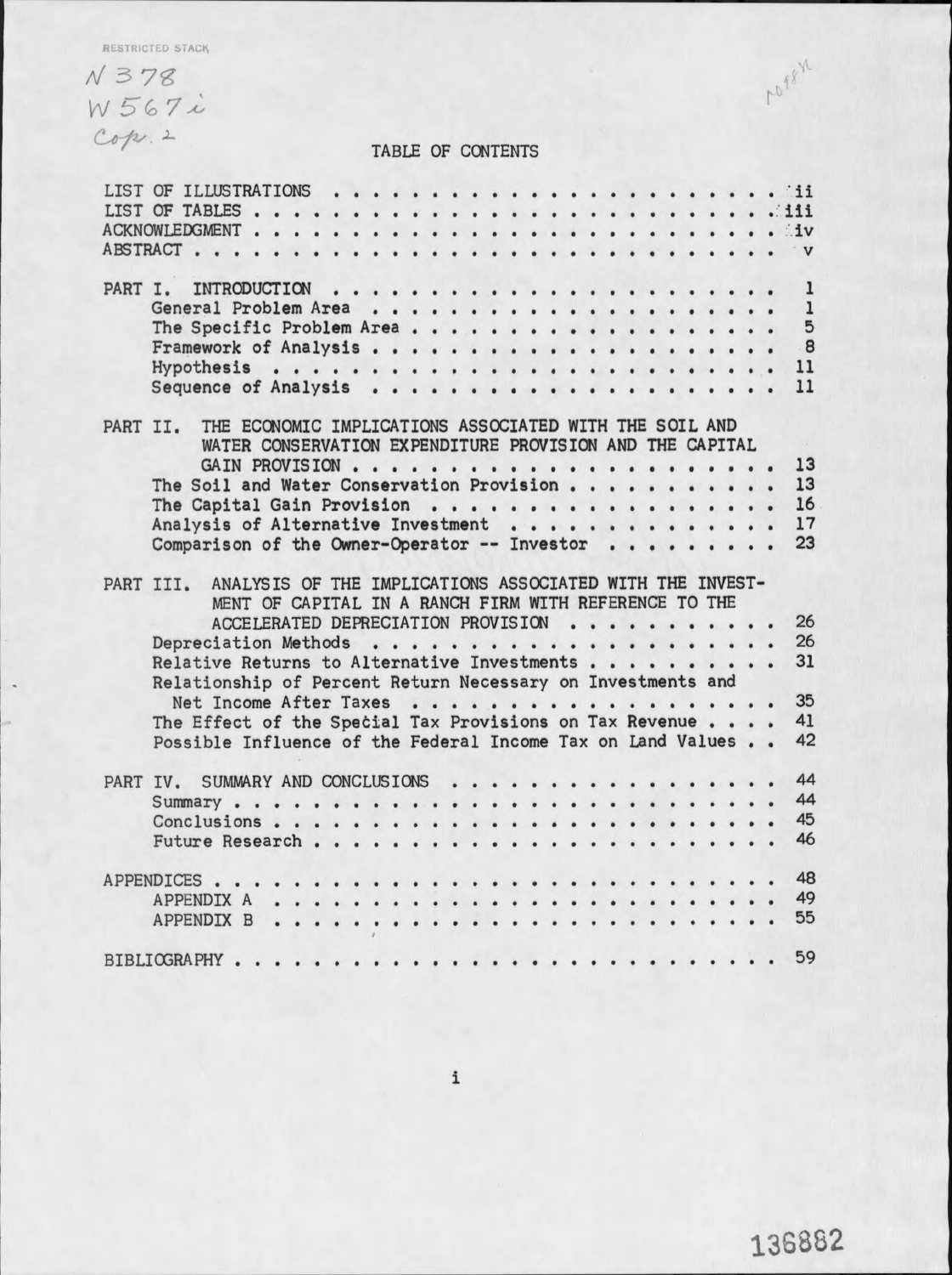## LIST OF ILLUSTRATIONS

 $\tilde{\lambda}$  ,

| Figure         |                                                                                                                                                                                                                                                                                                                 | Page            |
|----------------|-----------------------------------------------------------------------------------------------------------------------------------------------------------------------------------------------------------------------------------------------------------------------------------------------------------------|-----------------|
| $1 \times$     | Rate of Return on Taxable Bonds or Stocks at Various<br>Taxable Income Groups if Investment Is in Ranch Returning<br>6 Percent.                                                                                                                                                                                 | 18              |
| $\overline{2}$ | Rate of Return Required on Taxable Bonds or Stocks at<br>Various Taxable Income Groups if Investment Is in Ranch<br>Returning 6 Percent and the Soil and Water Expenditure Is<br>Used                                                                                                                           | 20              |
| 3              | Rate of Return Necessary in Taxable Bonds or Stocks at<br>Various Income Groups when the Soil and Water Conservation<br>Expenditure Is Used in the Ranch Firm $\cdots$ $\cdots$ $\cdots$                                                                                                                        | 22              |
| 4              | Schedule for the Depreciation of a Capital Asset with a<br>Depreciation Value of \$500                                                                                                                                                                                                                          | 28              |
| 5              | Relationships of the Percent Return Required on Investment<br>In Stocks or Bonds as Opposed to Investment in a Ranch<br>where the Soil and Water Conservation Expenditure and Sum<br>of the Years-digit Depreciation Method Are Used for Tax<br>Purposes<br>$\mathbf{A}$ $\mathbf{A}$ $\mathbf{A}$ $\mathbf{A}$ | 32              |
| 6.             | Rate of Return Necessary on Taxable Bonds or Stocks at<br>Various Taxable Income Groups when the Soil and Water.<br>Conservation Expenditure and Excess Depreciation Are Used<br>in the Investment in the Ranch                                                                                                 | 34              |
| 7              | Relationship of Net Income After Taxes Using Alternative<br>Investments                                                                                                                                                                                                                                         | 37 <sup>°</sup> |
| 8              | Utility Levels Available Using the Net Tax Benefit Between<br>Alternative Investments                                                                                                                                                                                                                           | 39              |
|                |                                                                                                                                                                                                                                                                                                                 |                 |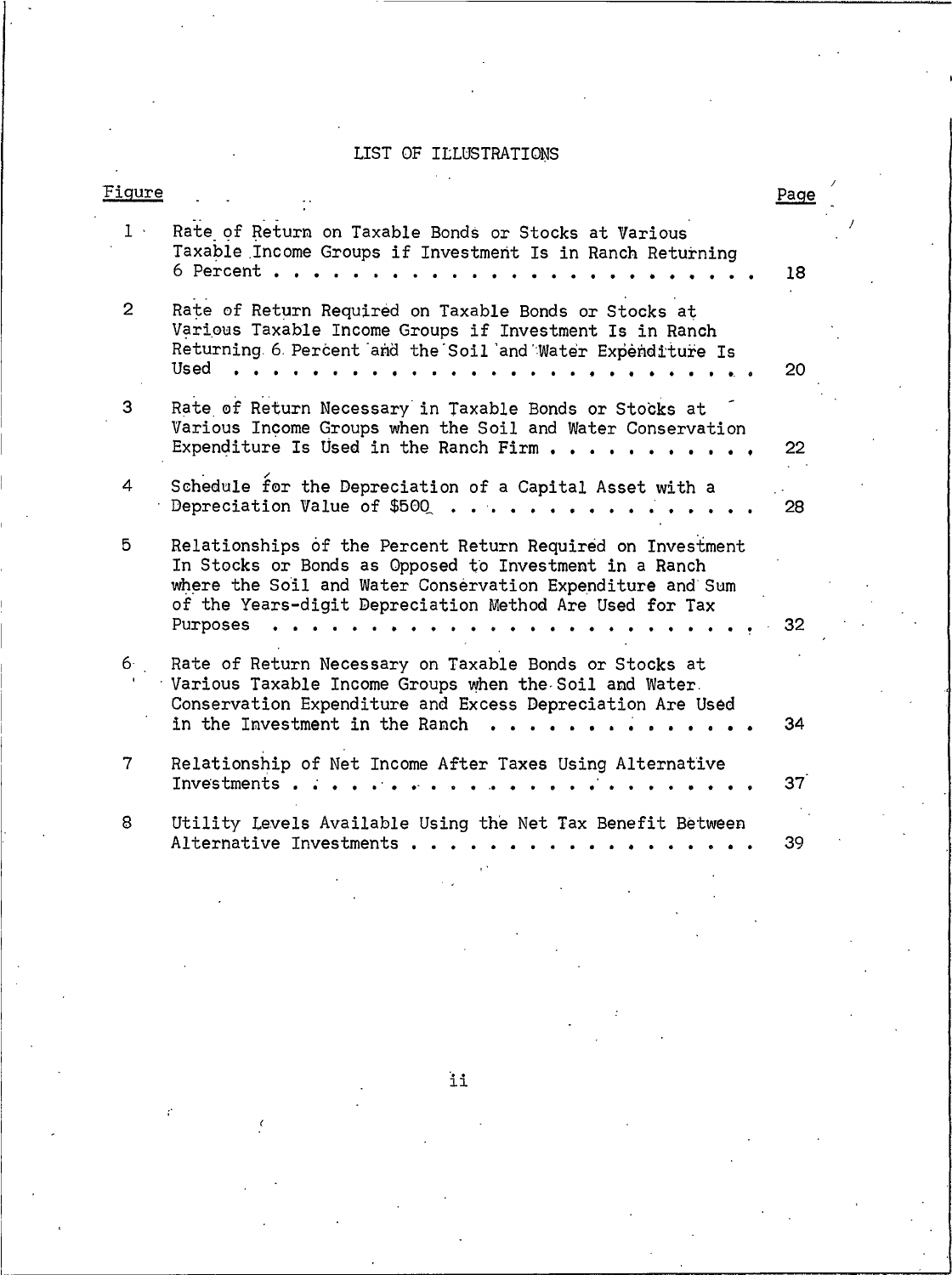LIST OF TABLES

Page

 $\overline{a}$  $\overline{4}$ 

## Number

# FEDERAL INCOME TAX PAYMENTS OF THE FARM POPULATION, AND TAXES LEVIED ON FARM REAL ESTATE,  $1941-55$ ......  $\overline{1}$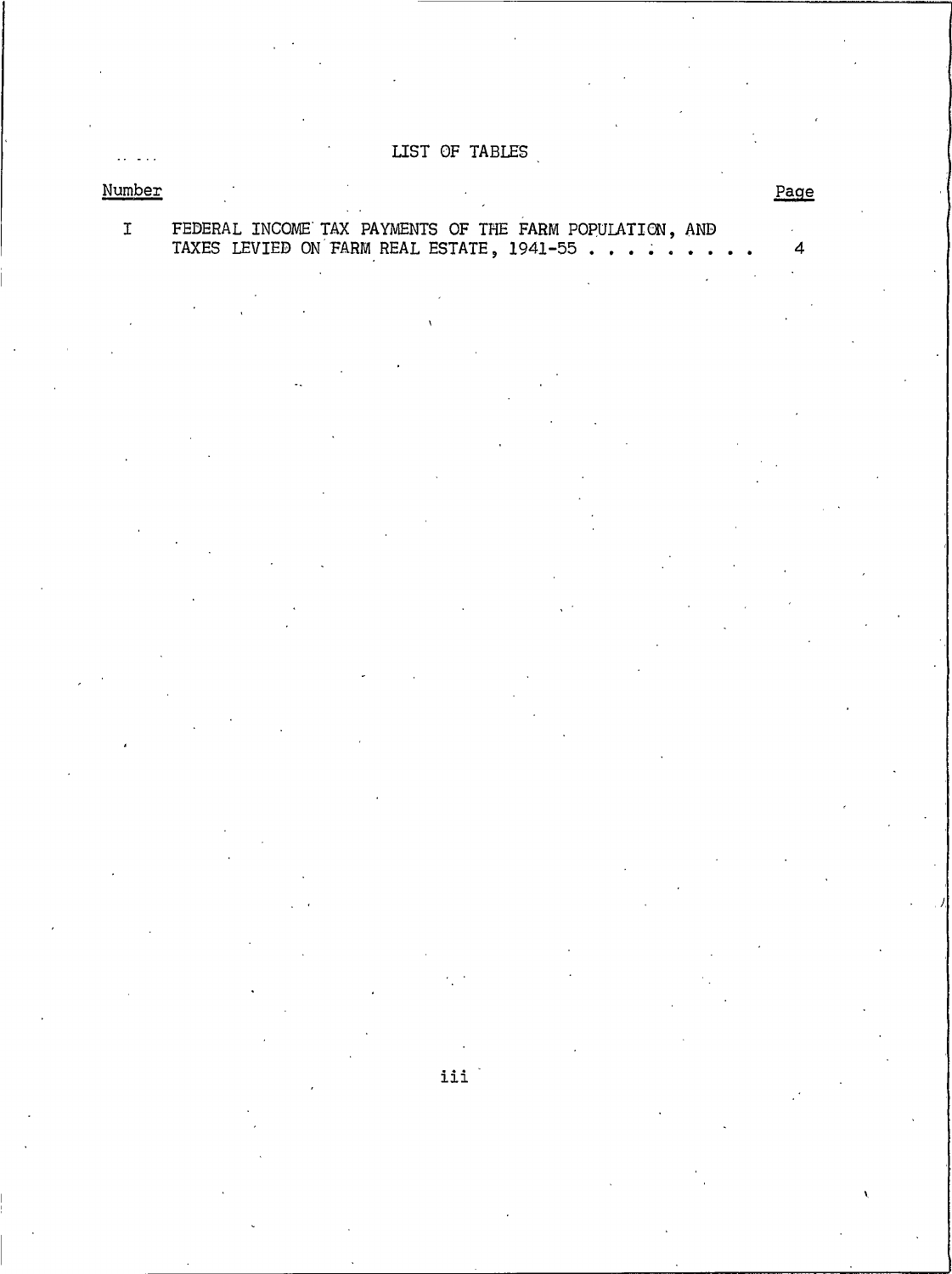#### ACKNOWLEDGMENT

The author wishes to express special thanks and appreciation to Dr. L. S. Thompson for his encouragement, guidance, and critical review of this thesis. Special thanks are extended to Mr. M. C. Taylor and Mr. R. J. McConnen of the Department of Agricultural Economics and Rural Sociology and to Mr. J. W. Blankenhorn of the Department of Commerce and Mr. J. C. Bower, Extension Economist.

Appreciation is extended to the fellow graduate student colleagues and departmental secretaries for their tolerance and assistance.

Any errors or omissions in this study are the responsibility of the author.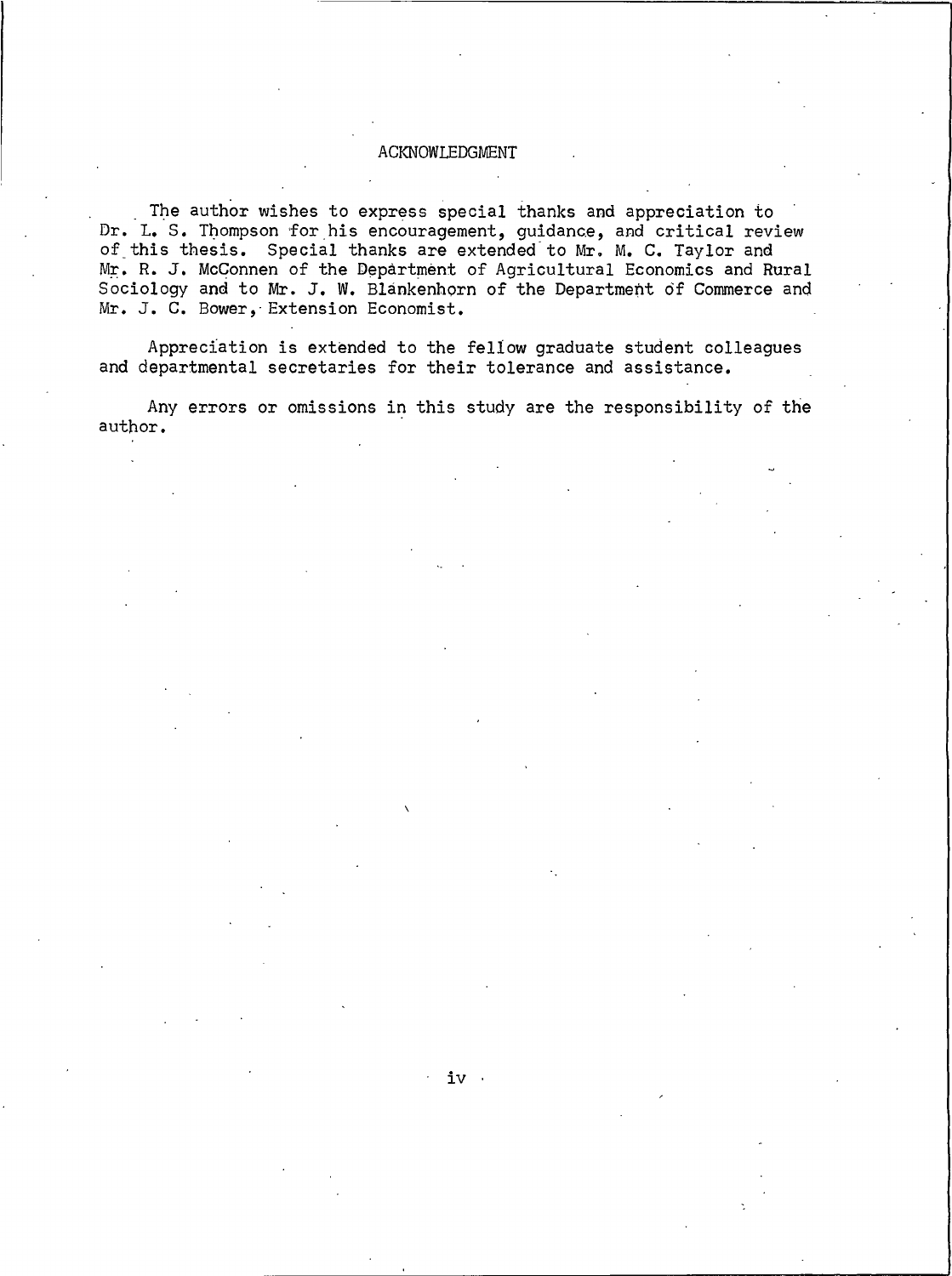#### ABSTRACT

This study is concerned with the possible effect that the federal income tax may have with respect to resource allocation. The study is intended to answer the questions: Are there certain tax provisions that will attract the movement of resources from outside the agricultural economy into agriculture because of the tax benefit received? If so. what is the nature and magnitude of this incentive? The federal income tax laws which are of concern are the capital gains provision, the soil and water conservation expenditure provision and the accelerated depreciation provision.

The models presented indicate that the decisions associated with the allocation of resources to maximize profits will not be complete if the federal income tax is not considered. The maximum profit point with respect to resource allocation before the consideration of the federal income tax will differ from the maximum point of profit after considering the federal income tax.

The "net tax benefit" is used to indicate the increment of money gain that accrues to the individual after the federal income tax. Τf this increment is to be gained, the allocation of resources must be used to permit the use of certain tax provisions. The size of the "net tax benefit" will be a function of the taxable position of the individual taxpayer.

A model to demonstrate the relationship of the amount of "net tax benefit" necessary to influence the decision of the holder of resources. is presented. This model can be used in analyzing the amount of "net tax benefit" that would be required between alternative uses of resources and risk and uncertainty, effort, liquidity preference, etc. The "net tax benefit" can be expressed as a rate or converted to dollar amounts.

The conclusions of this study are that the "net tax benefit" is of sufficient strength in many situations to attract resources from outside the agricultural economy into agriculture and to shift the use of the resource allocation within the firm to conform to certain tax advantages. One of the more important inferences that can be drawn is that the federal income tax should be included as a variable factor during the calculation of optimizing the most profitable level of production and not. be imposed as a rate after the optimum profit point is established.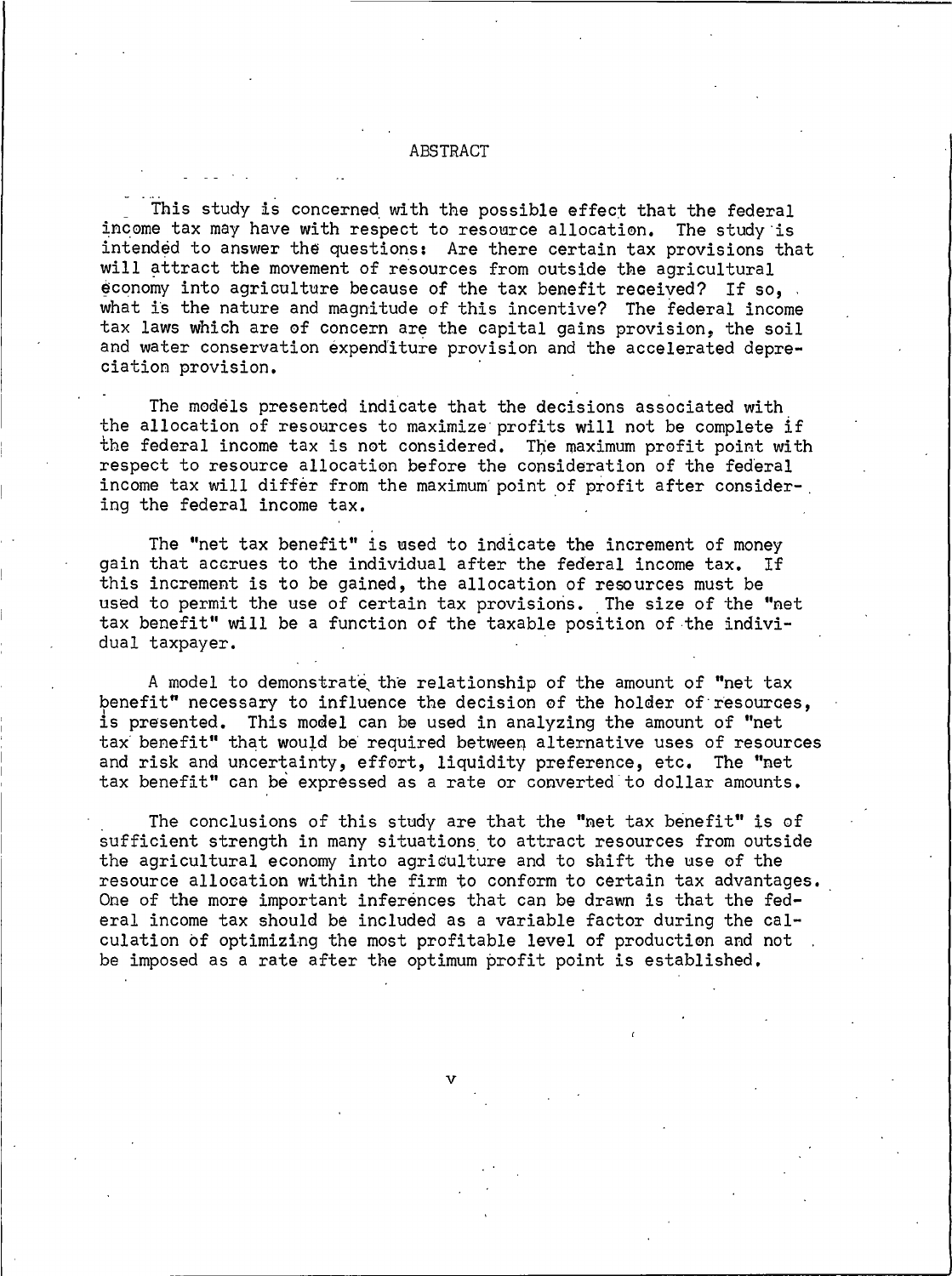#### INTRODUCTION

#### General Problem Area

A tax has been defined as "a compulsory contribution levied upon persons, property, or business for the support of government.  $\frac{n!}{2}$  Various forms of taxes and degrees of taxation are noted throughout history. Taxes have been associated with violence, drudgery, and exploitation; many other derogatory terms have been used to explain the essence of certain tax systems. Taxes are often considered as only a necessary evil that one will never really escape. All forms of taxes tend to discriminagainst certain individuals or groups. It is the degree of discrimination and the possible diverse effects that a tax may have on society that will determine the merit of alternative tax systems.

Ricardo noted that, "taxation under every form presents but a choice of evils; if it does not act on profit, or other sources of income it must act on expenditure; and provided the burden be equally borne and does not repress reproduction, it is indifferent on which it is levied. " $2/$ The "repression of reproduction" is one of the more important aspects in which economists should be concerned.

The income tax was first proposed in the United States as early as 1815 and such a tax was actually collected during the period of 1863-1873.

|  | 1/ Funk and Wagnalls, College Standard Dictionary, Funk and Wagnalls |  |  |  |
|--|----------------------------------------------------------------------|--|--|--|
|  | Company, New York and London, 1943, p. 1151.                         |  |  |  |

David Ricardo, Political Economy and Taxation, George Bell and Sons, York Street Convent Gardens, London, England, 1891, pp. 148-149.

## PART I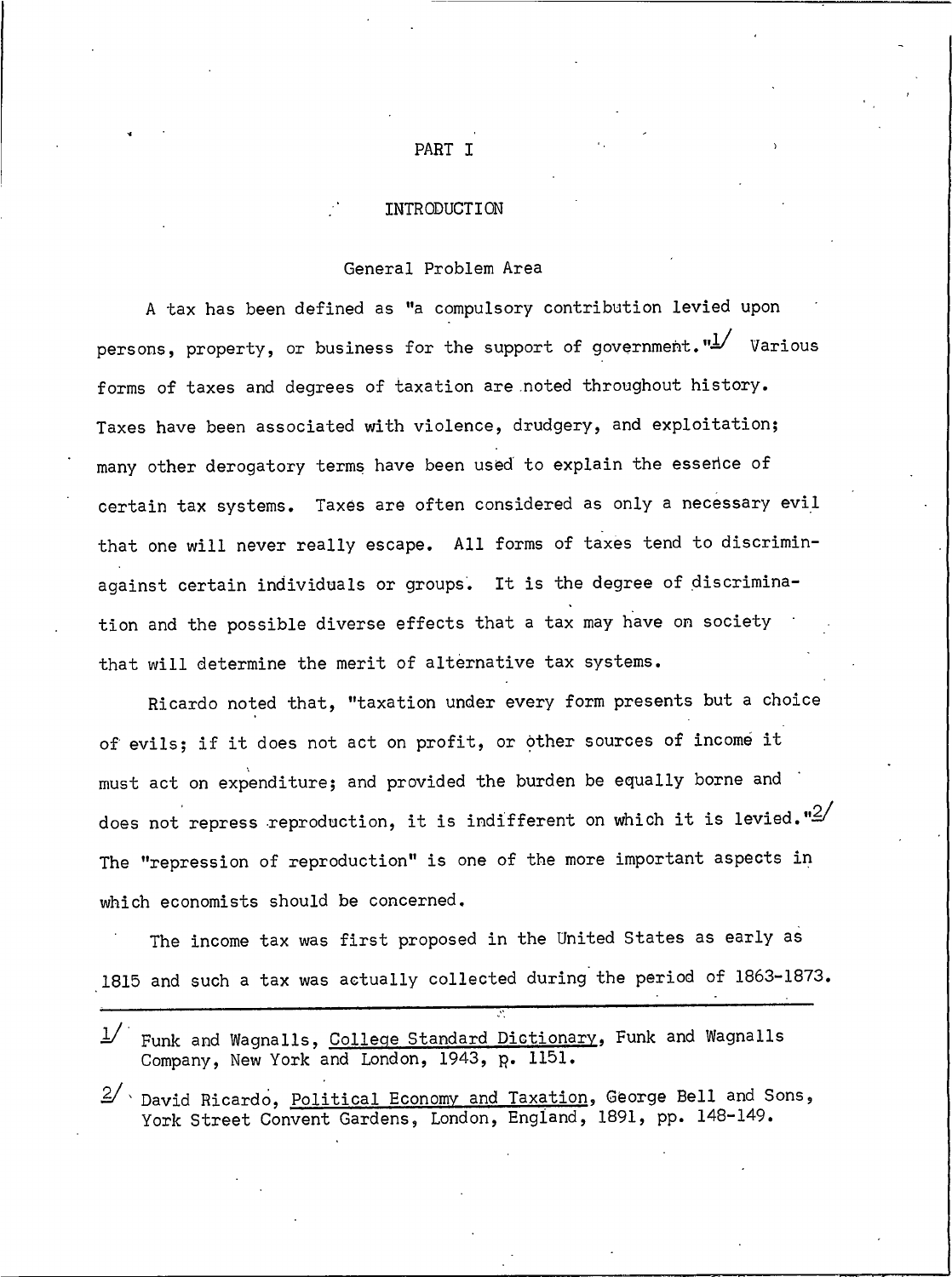The present law properly began with the Revenue Act of 1894. A court decision nine months after its passage declared this Act unconstitutional. $\frac{1}{2}$ 

It was not until the passage of the 16th Amendment that the federal government was authorized to collect taxes on income. The Revenue Act of 1913 taxed income accruing after March 1, 1913. This date is important inasmuch as it may still be cited in certain cases in which values may have to be determined for tax purposes.

Since the Revenue Act of 1913 we have had over 40 Revenue Acts of which two are of main concern. The Revenue Act of 1939 incorporated all previous acts, the Revised Statutes, and other related laws into the Internal Revenue Code. The Revenue Act of 1954 completely overhauled the 1939 code and provided the tax framework that will be used for the purpose of this study.  $\frac{2}{ }$ 

The federal finance problem during the era of the turn of the 20th Century was one of the disposition of surplus revenue. From the turn of this century to the beginning of World War I, the tax structure, which was quite crude in imposition and collection, did not require a great deal of sophistication. The burden was not intolerable nor was it severe enough to require consideration in economic decisions at either the micro and macroeconomic levels. Richard T. Ely stated in 1924, "we are now

 $1/$ Prentice-Hall, Federal Tax Course 1959, Prentice-Hall, Englewood Cliffs, New Jersey, 1958, p. 1002 -- the historical case of Pollock vs. The Farmer's Loan and Trust Company.

 $2/$ Ibid., p. 1004.  $-2-$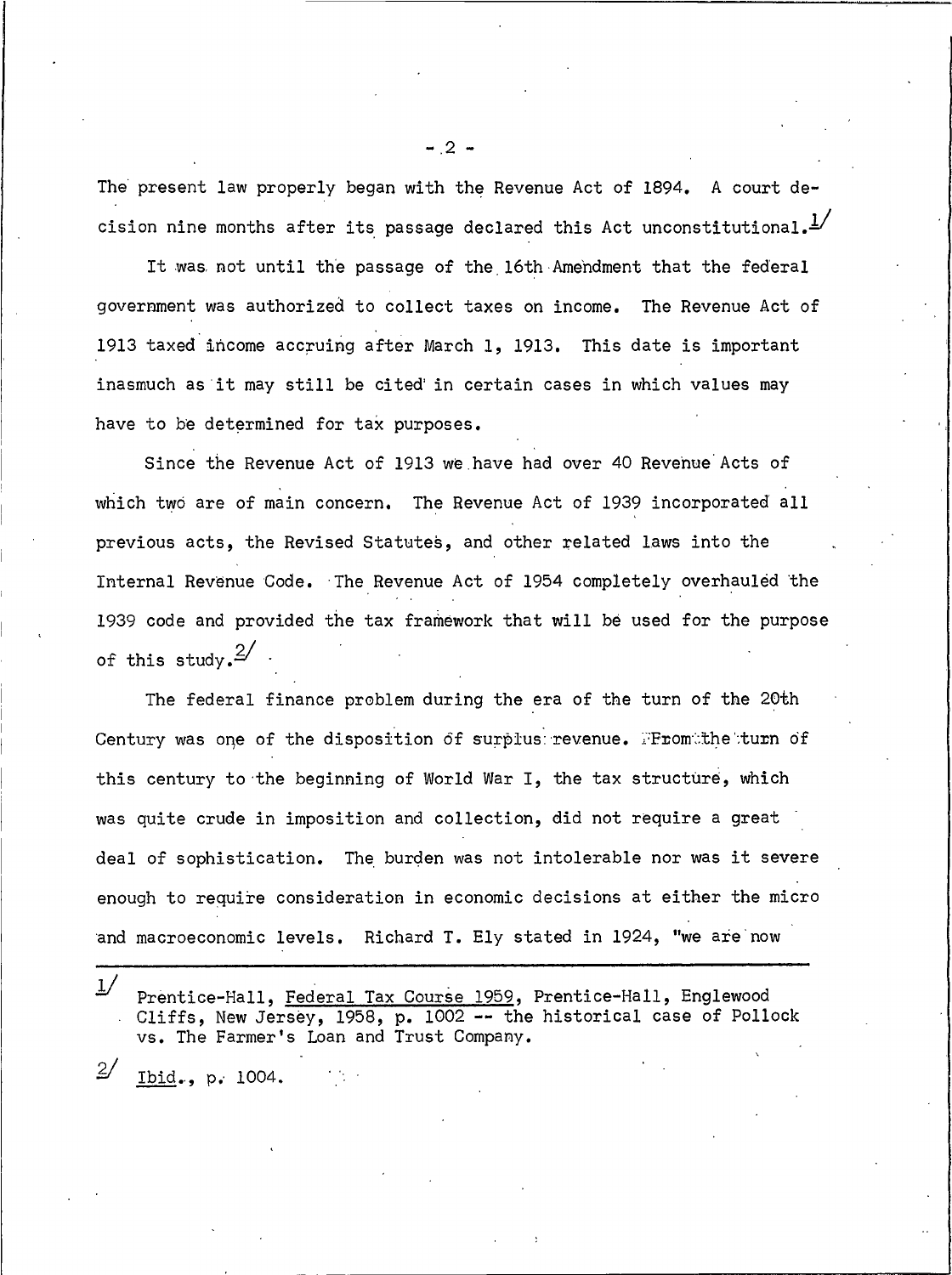living in a period of heavy taxes and greatest public expenditures. " $\frac{1}{2}$ This was in reference to the 1922 public expenditure of seven billion dollars. When compared to our present expenditure of approximately 77 billion dollars, the expenditure in 1922 seems quite small even if one considers the income and price levels of the two periods.

We have had a continued overall increase in federal income taxes through time and there is no reason to believe this condition will change.  $\frac{2}{\pi}$  If this trend does continue, the federal income tax can be expected to play a more important role in our economy.

More research has been directed toward state and local taxes than toward problems associated with the federal income tax. This does not necessarily indicate that the taxes on farm real estate are of greater consequence than the federal income tax. In fact, quite the opposite is true if the dollar amounts are considered. Table I is presented to indicate the relationship of the possible magnitude of these respective taxes.

The relative difficulty of getting significant information for the analysis of the implications of the federal income tax to firms and industries may be a factor in keeping the empirical researcher from investigating this tax. There has been some research done in compiling tax

|           | Paul, Minnesota, 1924, p. 4. | $\frac{1}{2}$ Richard T. Ely, Taxation of Farm Land, Webb Publishing Company, St. |  |  |
|-----------|------------------------------|-----------------------------------------------------------------------------------|--|--|
| $\circ$ / |                              |                                                                                   |  |  |

Byron Johnson, "Trends in Public Finance," Proceedings -- Financing ⊿ State Services, Montana State College, December 15-16, 1958, pp. 5- $\overline{17}$ .

 $\overline{3}$   $\overline{2}$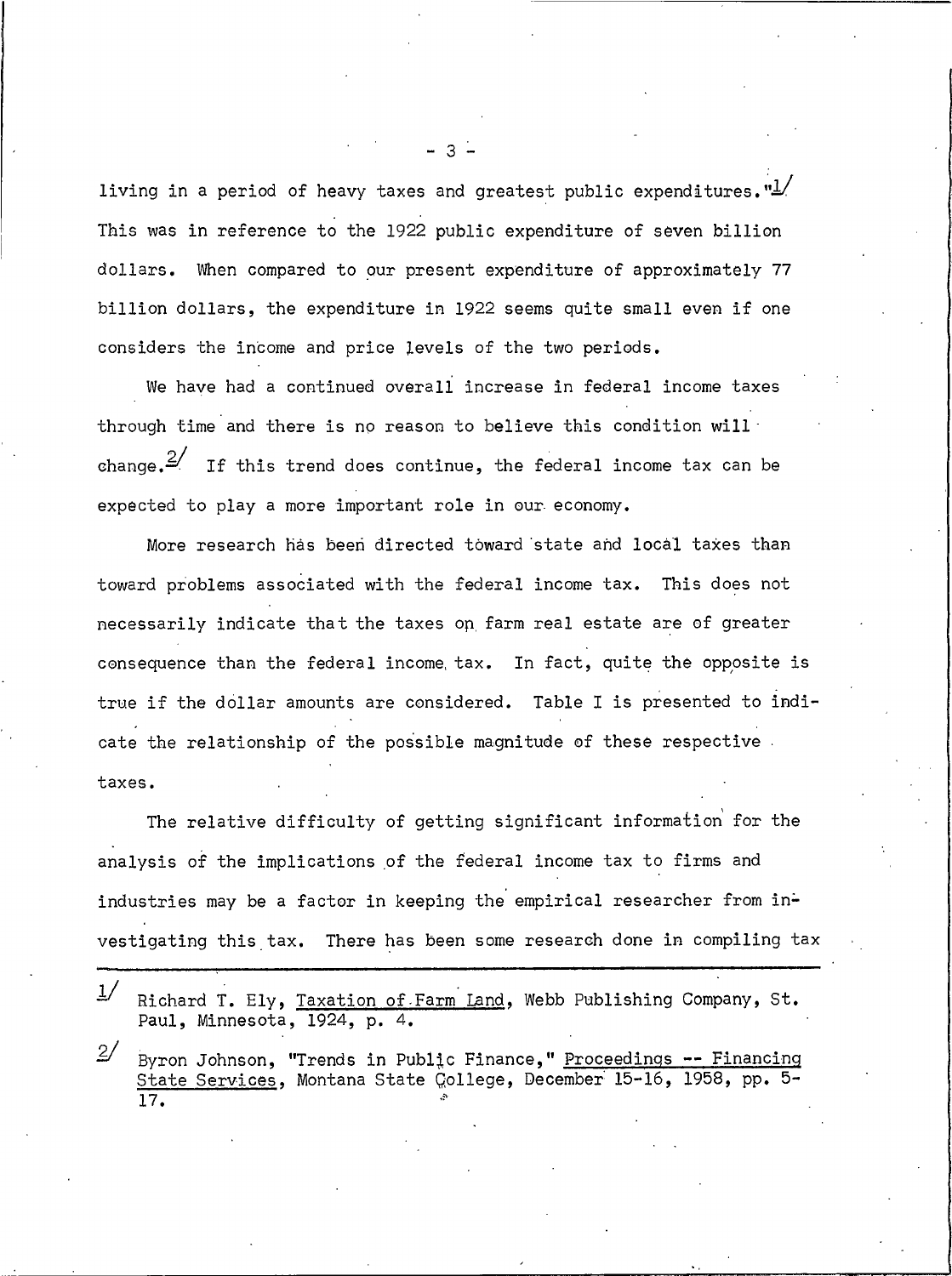| Year    | Taxes Levied                |                                  |
|---------|-----------------------------|----------------------------------|
| of      | on Farm                     |                                  |
| Payment | Real Estate <sup>a</sup> /  | Income Tax Payments <sup>a</sup> |
|         | Million Dollars             | Million Dollars                  |
| 1941    | 401                         | 15                               |
| 1942    | 407                         | 85<br>$\mathbf{r}$               |
| 1943    | 399                         | 400                              |
| 1944    | 400                         | 880                              |
| 1945    | 419                         | 1,090                            |
| 1946    | 465                         | 1,060                            |
| 1947    | 519                         | 995                              |
| 1948    | 605                         | 1,365                            |
| 1949    | 656                         | 965                              |
| 1950    | 706                         | 825                              |
| 1951    | 741                         | 865                              |
| 1952    | $\epsilon_{\rm{in}}$<br>781 | 1,185                            |
| 1953    | 822                         | 1,400                            |
| 1954    | 866                         | 1,430                            |
| 1955    | 906                         | 1,120                            |

TABLE I. FEDERAL INCOME TAX PAYMENTS OF THE FARM POPULATION, AND TAXES LEVIED ON FARM REAL ESTATE, 1941-55.\*

\* Source: United States Department of Agriculture, The Impact of Federal Income Taxes on Farm People, Agricultural Research Service, ARS 43-11, Washington D. C., July 1955, p. 15.

 $\mathbf{a}$ For purposes of comparison, both property and income taxes have been related to the year of payment rather than to the income year, or (in the case of the real estate tax) the year of levy.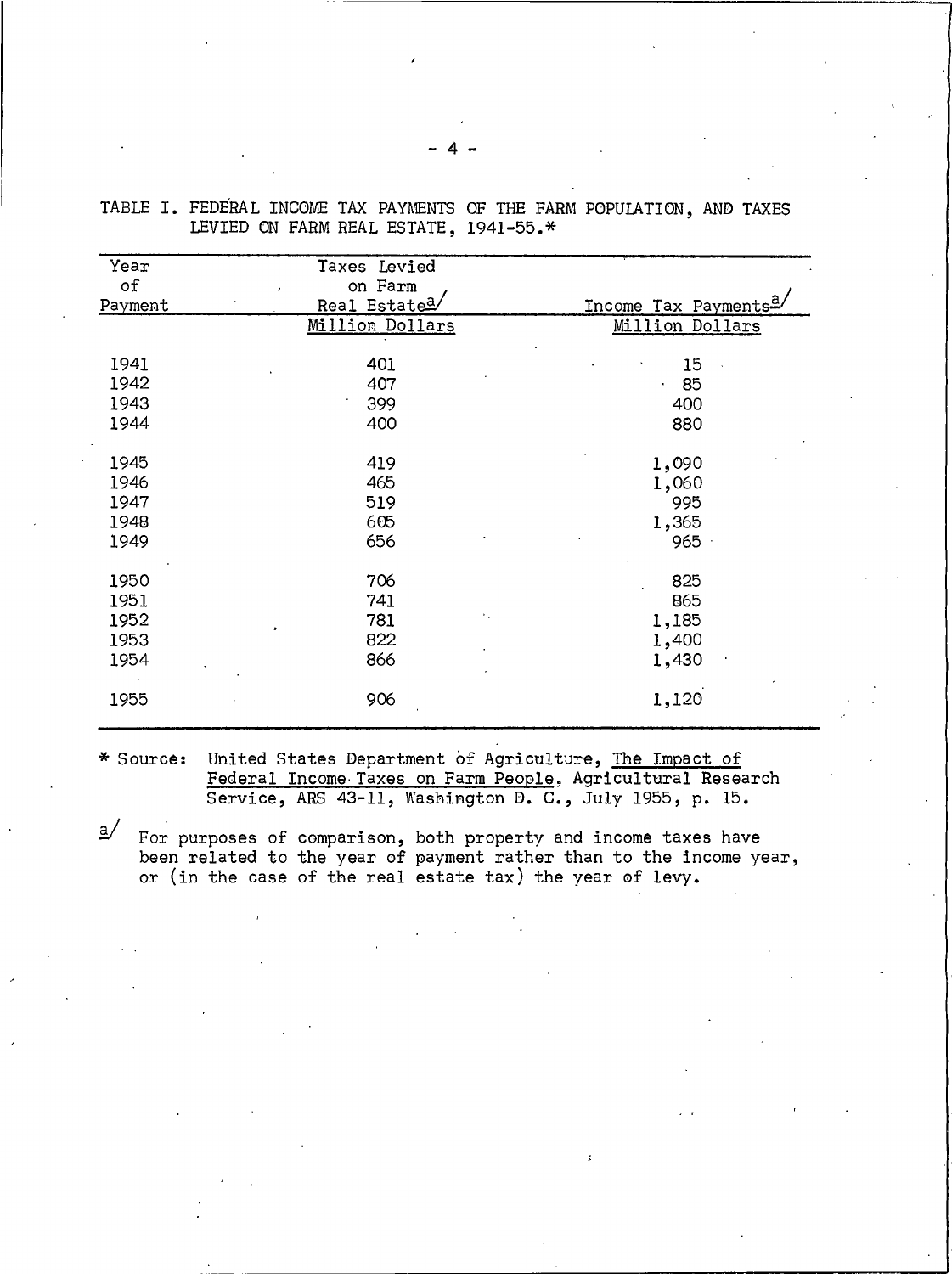information pertaining to the aggregate economic effects and indeed a great deal has been done in the theoretical problems associated with the aggregate economy. But outside of a minor amount of theoretical microeconomic analysis of progressive taxation, there has been very little done with respect to our present federal income tax structure as pertaining to the firm. As was noted by Harold G. Halcrow, "using rates or aggregates in the usual manner, therefore, does not give us a meaningful concept of tax load and provides very little quide to policy. Sharpening our statistical procedure, no matter how necessary in an empirical sense, will not provide us with an answer to the significant problem of policy because the essence of our case will be contained in something quite beyond these figures." He noted further, that one of the places this information will be forthcoming will be in studies of effects of various taxes on resource utilization within agriculture and on the income received. 4

## The Specific Problem Area

This leads to the question. Are there some inherent characteristics of the present federal income tax structure that may affect the resource allocation within the agricultural economy or from certain sources outside of agriculture that may find entry into the agricultural economy advantageous because of the implication of the federal income tax structure? This study will be concerned with investigating certain tax

Harold G. Halcrow, (discussion), "Analyzing the Tax Load of Agriculture." Journal of Farm Economics, Vol. 31, 1951, pp. 668-681.

 $-5 -$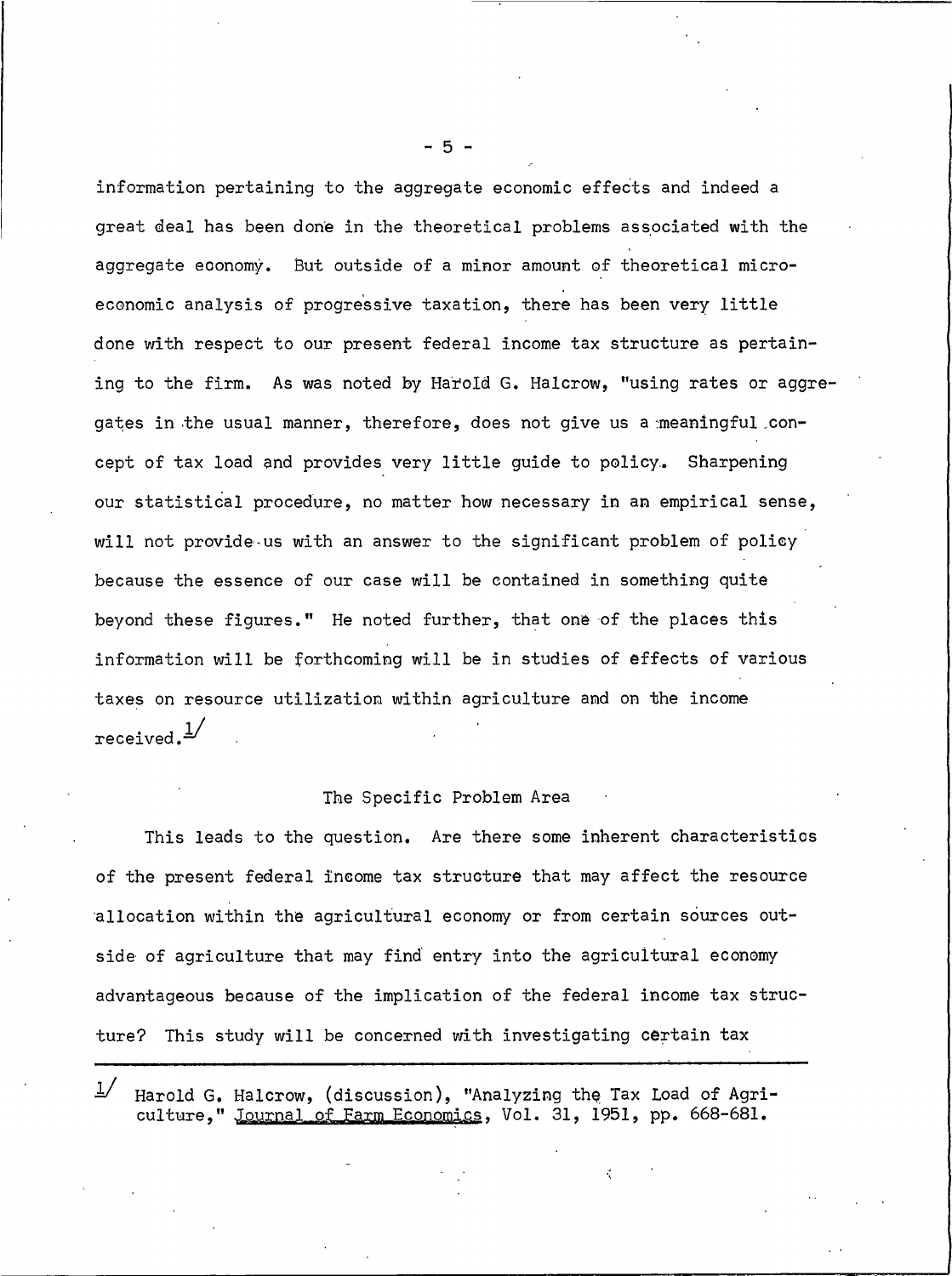provisions that may cause a shift in resources, mainly capital, that might not take place if no income tax existed. The primary problem will be that investigation of specific provisions in the federal income tax laws that will permit capital from outside sources to find refuge from income taxation by investing these resources in the agricultural economy. This primary problem implies changing of the resource allocation within the farm firm because of the federal income tax law.

There are supported and unsupported indications that resources are shifted within the farm firm because of income tax implications. Dr. Layton S. Thompson noted this possibility when he stated, "with no provision in the tax law to compensate for fluctuating yearly incomes for tax purposes, the advantages of saving some of the large crops to sell in years of crop shortage, thus staying within lower income brackets, will pay for some of the cost of storage." $\frac{1}{2}$  This was further supported, in a later study, when a survey of farmers listed the items that were of importance in storage decisions. Of the 14 items listed, income control and income tax considerations were mentioned by 84 percent of the farmers reporting and this gave that item the number one spot in the order of importance.  $2'$  These findings indicate that the federal income tax does

 $1/$ Layton S. Thompson, An Analysis of the Decision-making Process of the Farm Firm as Related to the Construction of On-the-farm Grain Storage Facilities, Montana Agricultural Experiment Station, Mimeograph Circular 82, Bozeman, Montana, May 1954.

 $2/$ United States Department of Agriculture, Marketing High Protein Wheat in the Northern Great Plains, Agricultural Marketing Service, Montana State College, Bulletin 527, Bozeman, Montana, January 1957.

- 6 -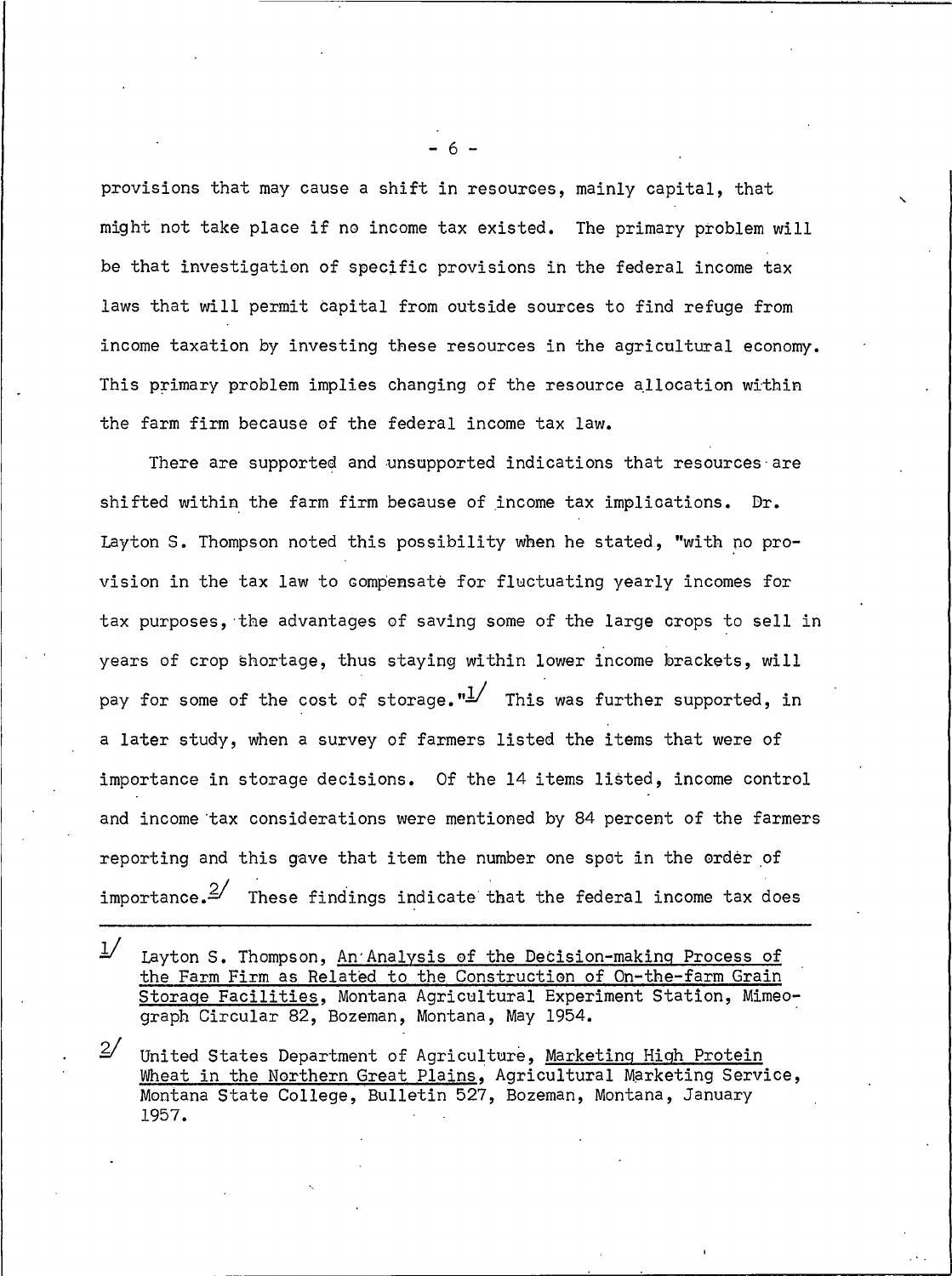enter into decisions of the entrepreneur regarding the arrangement of resources.

Now what is the position of the individual with a high income. received from a source outside of agriculture? Are there certain advantages in investing his savings in agriculture? The statement, "he purchased that ranch for a tax dodge," is perhaps not without some element of truth. This study will be concerned with investigating the possibility that this condition may be based on sound economic reasoning as far as the individual investor is concerned.

The purpose of this study is not to demonstrate methods of "beating" the income tax but rather to explore the implications associated with the possibility of resources shifting because of the efforts of an individual to take full advantage of certain tax provisions that are available for reducing his tax burden. It will be assumed that it is morally and socially acceptable for an individual to take every legal means in reducing his tax burden.

The entire problem will be concerned only with the identification of economic effects of tax provisions that may create a shift in resources that would not take place in a theoretical framework that does not consider the federal income tax. The specific research effort will assume rational economic judgment by individuals under different economic conditions.

 $7 -$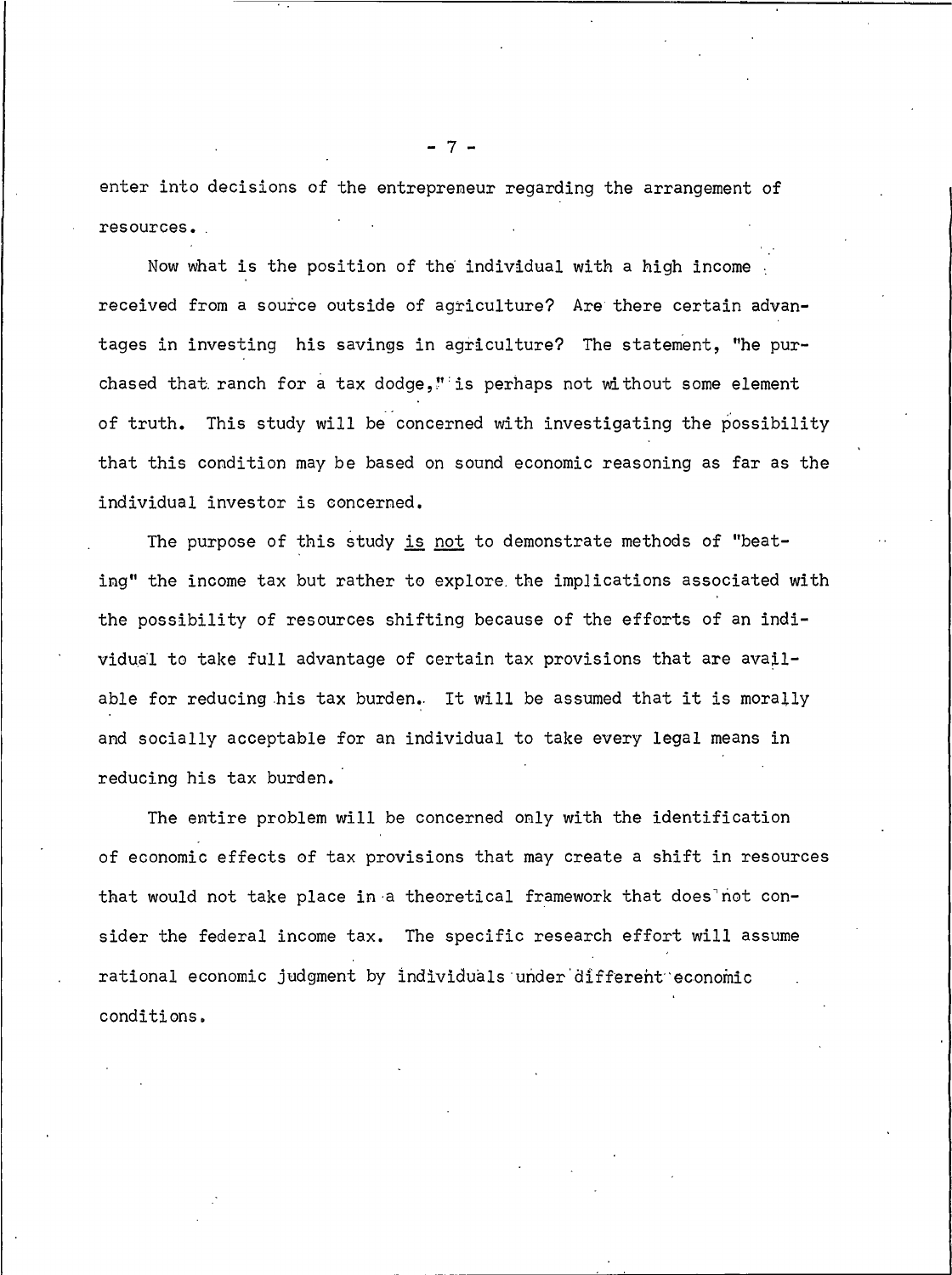## Framework of Analysis

For purposes of analysis in this study, it seems that a primary motive must be identified. The following statement by Arthur S. Dewing seems acceptable: "Probably the profit motive is the strongest financial motive with liquidity and solvency ranking somewhere near along with certain nonfinancial motives, such as,  $(1)$  ambition,  $(2)$  the creative impulse and (3) speculations, or the satisfaction in taking speculative chances. " $\frac{1}{2}$  It is assumed the goal of the individual is to maximize net income after payment of the federal income tax. An effort will be made to determine how the federal income tax laws will affect resource allocation in an attempt to achieve this goal.

The analysis will be carried forward substantially in a theoretical framework. The problem will be analyzed in a theoretical framework of the general nature of the "theory of the firm." This may allow certain conditions to enter that may not be too closely associated with reality. There are also noneconomic factors that enter into the decisions of the holder of resources that cannot be identified with the present economic The usual weakness of assuming away perhaps relevant factors is. tools. of course another peril. The secondary data can be used only to help strengthen the conclusions that the theory may indicate.

It will be necessary to construct hypothetical budgets to determine the possible effect that the federal income tax may have in the decisions

Arthur Stone Dewing, The Financial Policy of Corporations, 4th Edition, Vol. 2, Harvard University Press, Cambridge, Massachusetts, 1941, p. 854.

- 8 -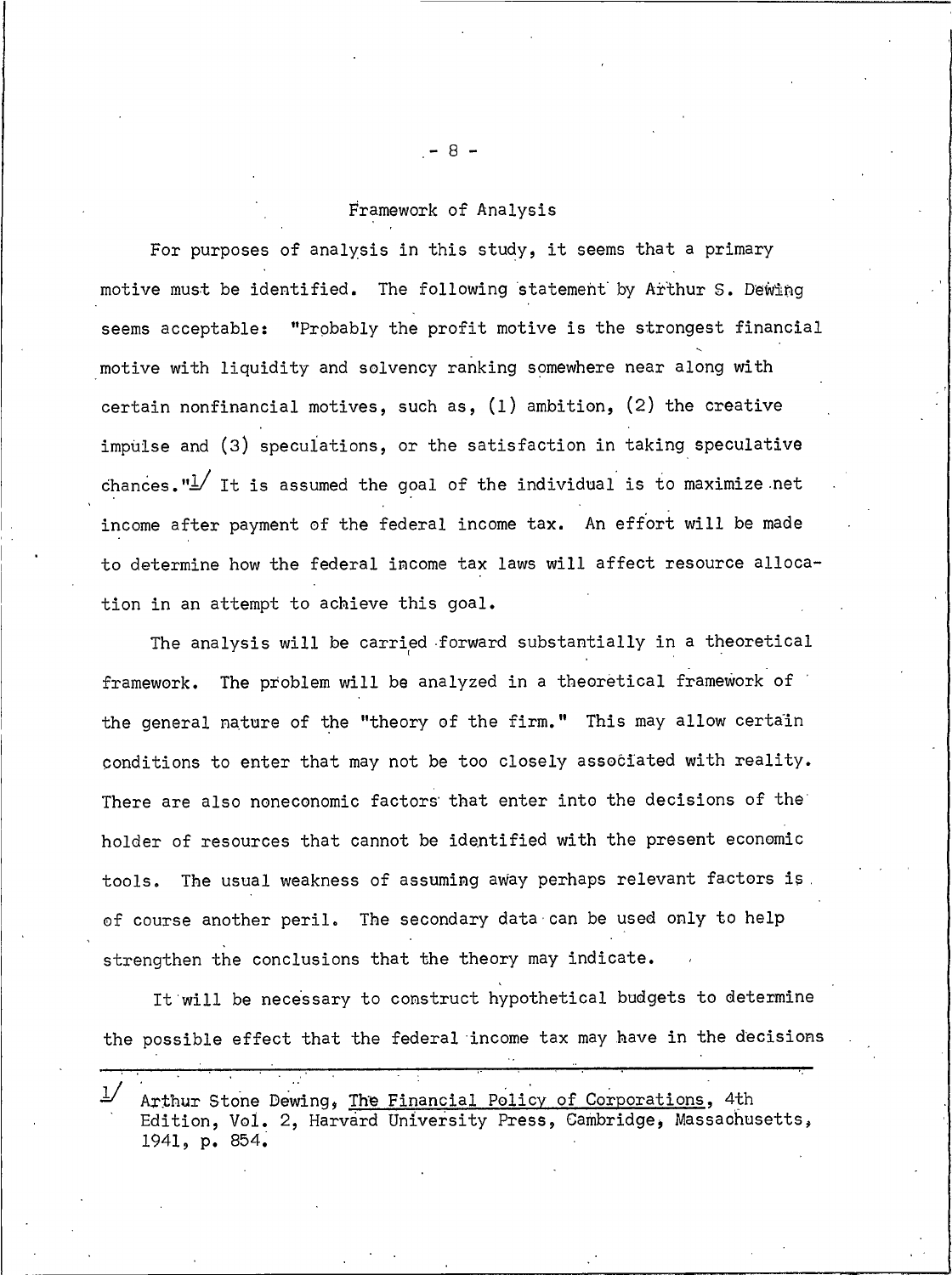of the holder of certain resources. These budgets will differ somewhat from the usual type budget of itemized expenses and revenues. The budgets presented here will assume certain net returns and will take the form of the results of many different income and expense statements.

It will be necessary to select a method that will permit the returns from alternative investments to be compared. It seems reasonable that if an individual has complete control of his capital, we can say that at certain levels of return the investor may prefer the return from investment "A" to that of investment "B". We need not at this time define the factors, such as, risk and uncertainty, time preference, etc., that will permit the investor to prefer investment "A". Now it seems that there can exist a converse situation from that shown above that will permit investment "B" to be preferred to investment "A". If this is true, then it logically follows that there can exist a case in which the investor is indifferent to the return from investment "A" and investment "B".

If all factors other than rate of return to investment "A" and investment "B" are equal, it would not seem inconsistent that the rate of return would be the determining factor in the selection of the alternative investment. In other words, the assumption that an individual will prefer the investment that returns the greatest monetary amount, all other things equal, is consistent. If the rate of return were equal in both cases, it might be possible to say the investments were identical. However, the investments might be composed of factors that taken as a group would have identical characteristics even though the characteristics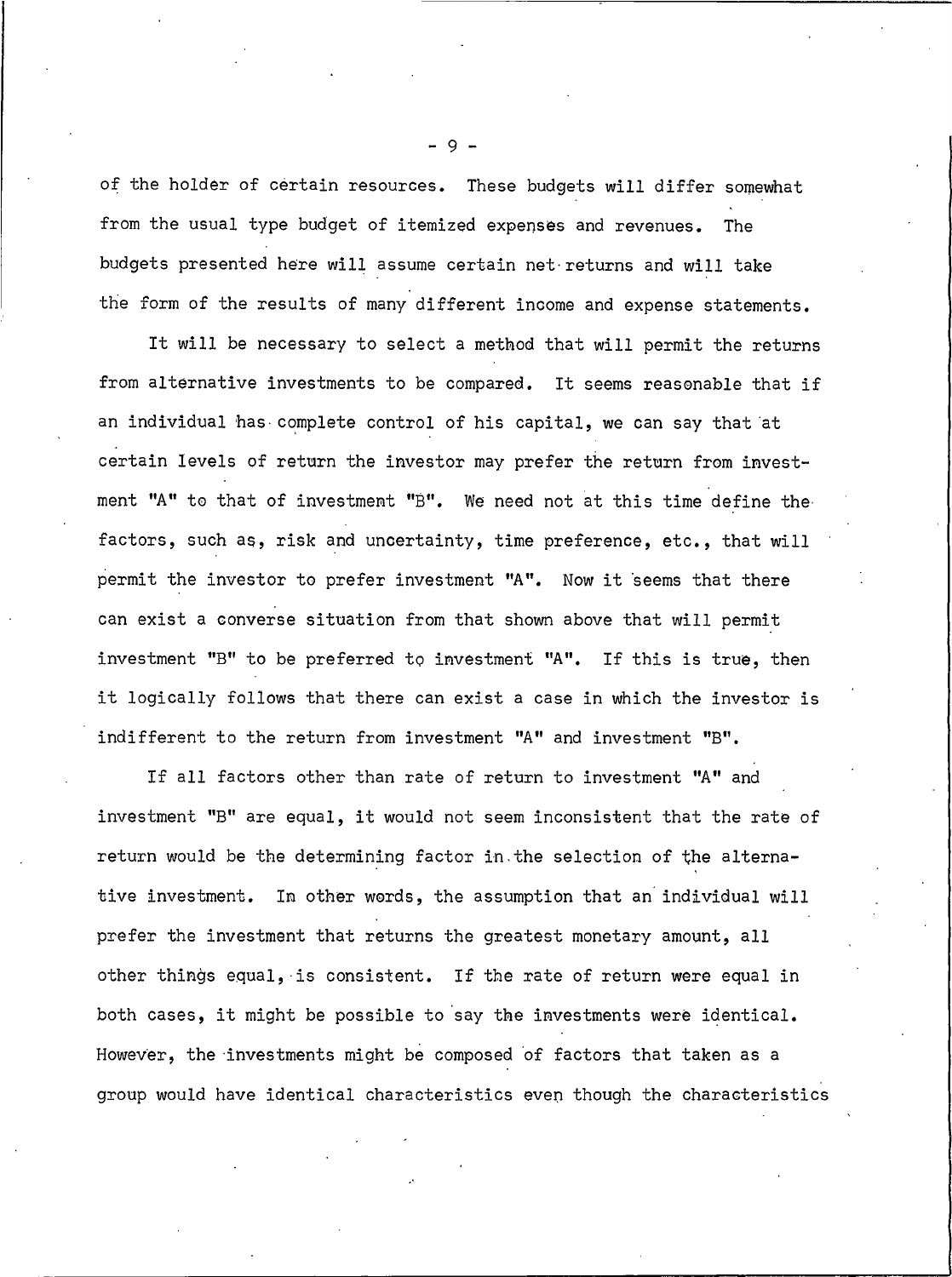of the individual factors were of different magnitudes. This is essentially the same type of reasoning J. R. Hicks used as a foundation for his analysis of the demand for consumer goods in which it was assumed that the consumer would always prefer more of a commodity if it did not mean relinquishment of any other commodity.  $\frac{1}{1}$  Here we are assuming the investor will always prefer a greater return from his investment if he does not have to endure any additional unfavorable burdens.

The above approach may seem to imply that the choice of investment be a strict function of the rate of return. This restriction may be inferred but does not have to be the case. It is possible, after the rate of return is calculated, to discount this figure for time preference or risk and uncertainty. In fact, we need not express the discount figure before our analysis but only isolate the return from the alternative investments and then find the amount of discount that would be necessary to make the investments indifferent.

This approach seems to lead directly toward the selection of the investment that may prove to be the more favorable. It relieves the research worker of the responsibility of making the decision of placing a value on time preference and the other related variables. He need only say that one investment will be preferred to the other, if and only if, it is discounted at a rate of say 4 percent per year. This will not require individual judgments as to the discount rates.

 $-10 -$ 

 $1/$ J. R. Hicks, A Revision of Demand Theory, Oxford at the Clarendon Press, 1956, pp. 16-35.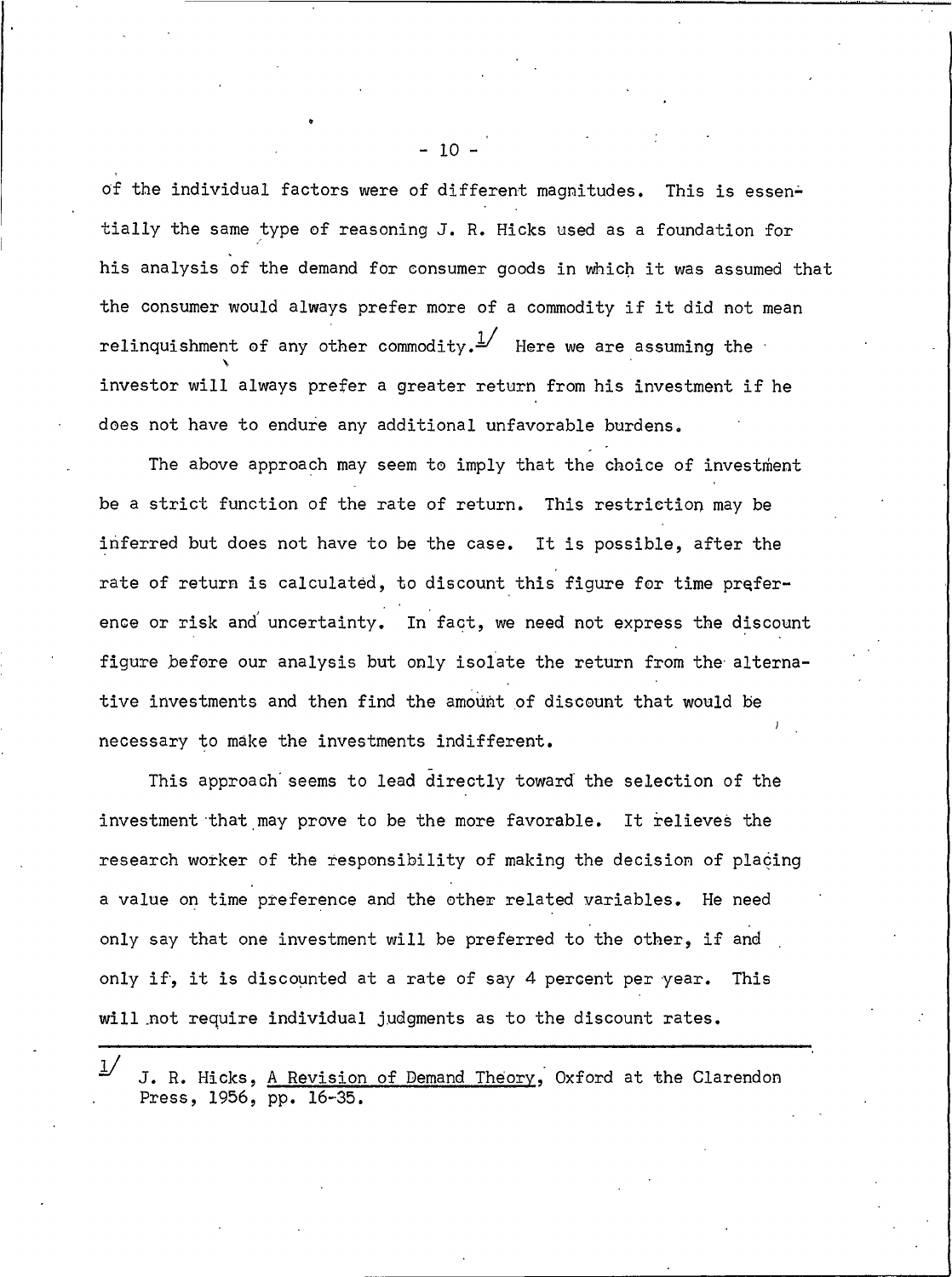## Hypothesis

Certain portions of the present federal income tax structures will permit a condition that will stimulate resources to be used in a manner that would not be the optimum allocation if the federal income tax did not exist. Because of the progressive nature of the income tax and certain tax provisions, there can exist instances when an individual can more profitably invest his capital in an agricultural enterprise that will yield a lesser return on investment than investing in stocks or bonds that return a higher rate before the federal income tax payments.

#### Sequence of Analysis

In Part II, a review of the first series of tax provisions that will be of concern to this study will be presented. These provisions are, (1) the capital gain and loss provisions and (2) the soil and water conservation expenditure provision.

The first set of budgets will be presented and investigated. These budgets will serve as the basis for analyzing the position of an individual investor, in various income groups, as he takes advantage of certain federal income tax provisions.

In Part III, the provision for handling the depreciation of capital assets will be reviewed. This provision will be used in continuing the analysis in the same fashion as the analysis in Part II. The necessary assumptions for analysis will be presented as the necessity for them occurs.

 $-11 -$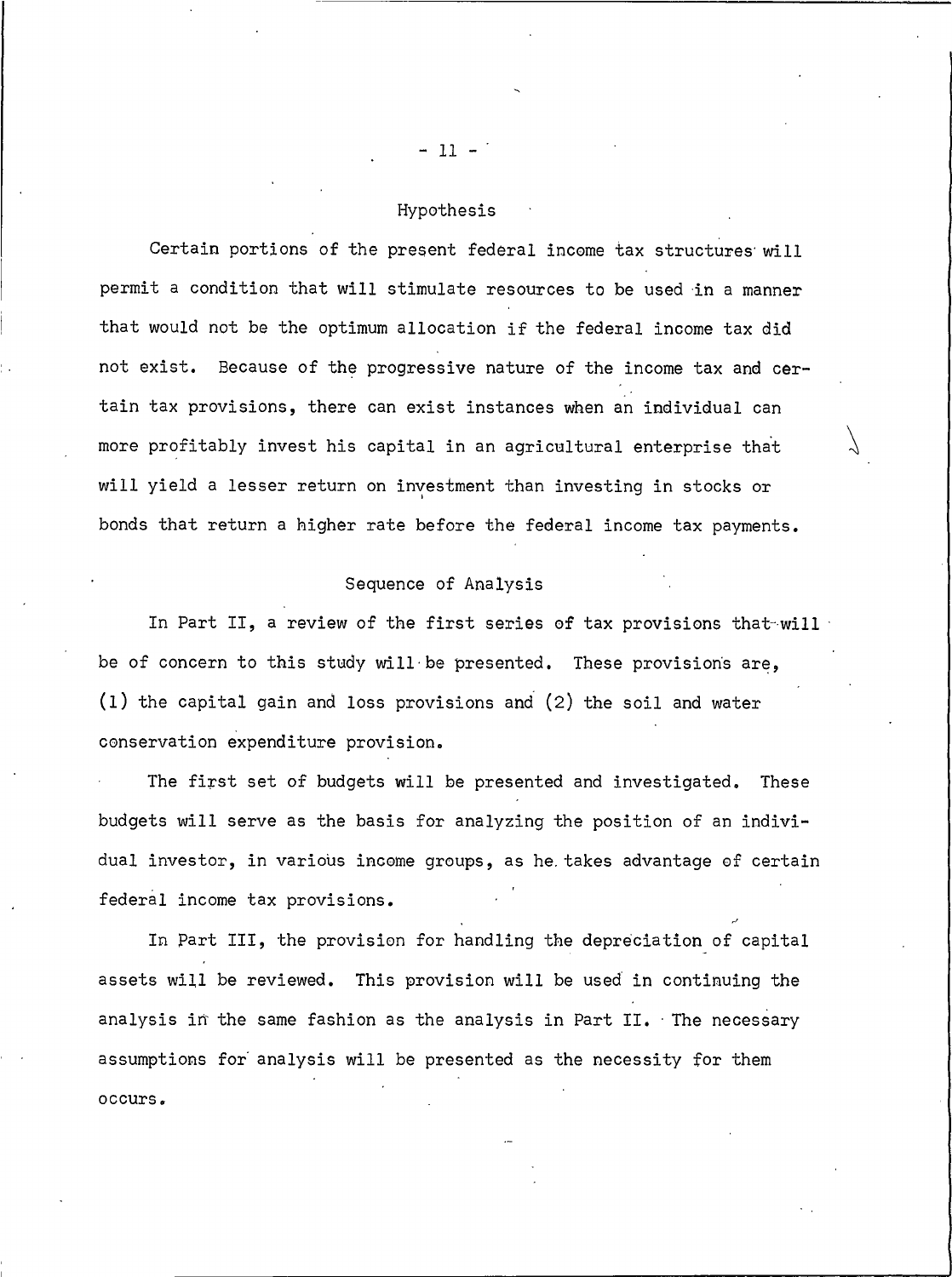In Part IV, the conclusions and implications of the research effort will be presented.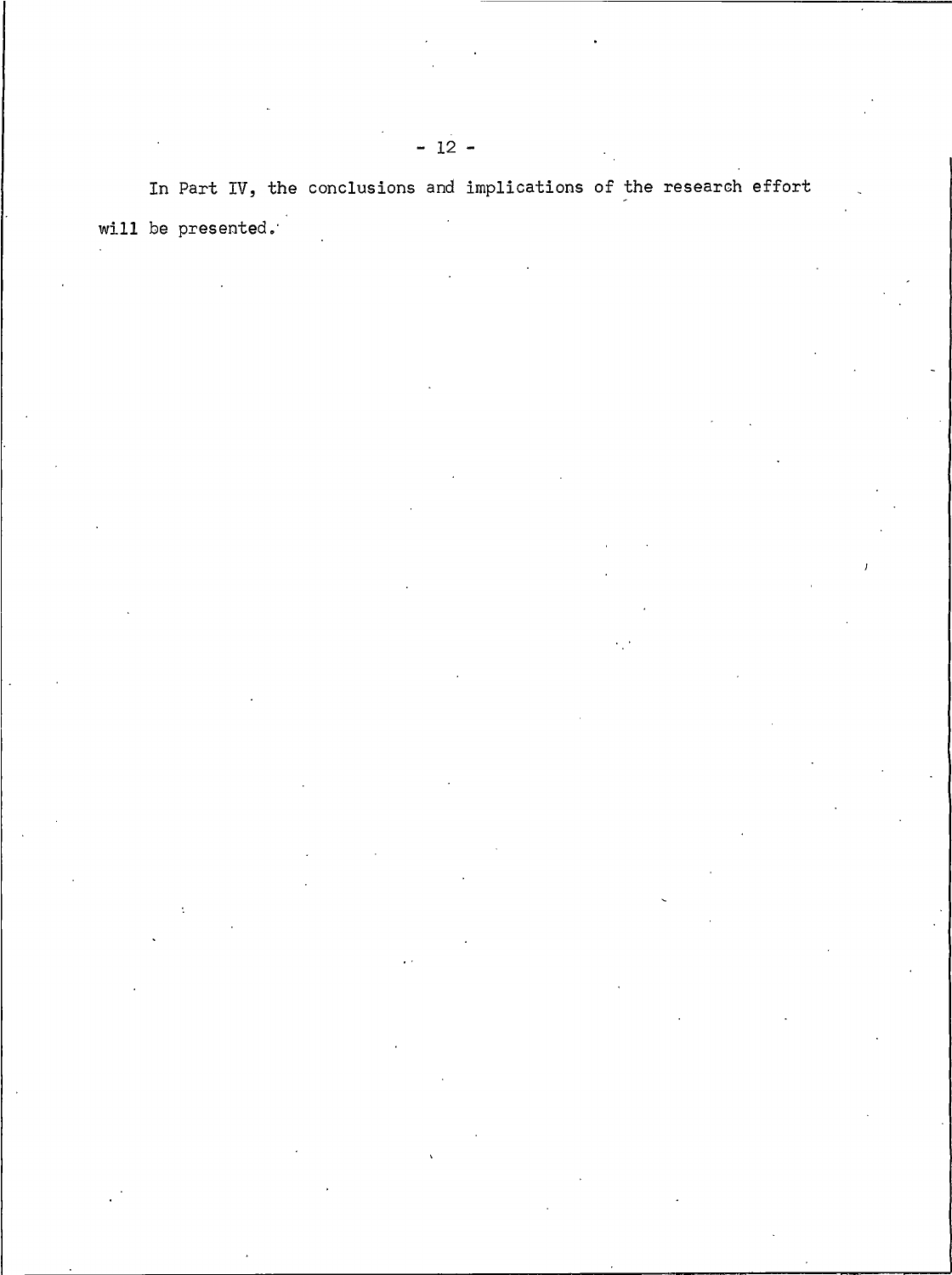# THE ECONOMIC IMPLICATIONS ASSOCIATED WITH THE SOIL AND WATER CONSERVATION EXPENDITURE PROVISION

AND THE CAPITAL GAIN PROVISION

There are many provisions in the Internal Revenue Code that allow for special handling of certain expenditures and income. These provisions range from the outright exclusion of all income received from a certain source to the partial exclusion of the income received from other sources. The exclusion of the interest received from tax exempt state and municipal bonds is an example of the exclusion of all income received from a given source. The exclusion of the first \$50 of dividends is an example of a partial exclusion of income received. The special provision for allowance for depletion of oil and gas wells given to the oil and gas industry is another example of a special benefit provision. The tax exempt bonds provision permits the states and municipalities to move their bonds on the market at a lower rate. These examples are presented to point out that certain provisions in our tax laws are for the purpose of encouraging resources to enter areas in which they might not enter if no special tax treatment was permitted. The above provisions will not enter into the analysis of this study. In this study, the special provisions that will be of concern are those that affect the agricultural economy.

#### The Soil and Water Conservation Provision

The first special tax provision that will be given consideration is the soil and water conservation expenditure provision. If considered in

### PART II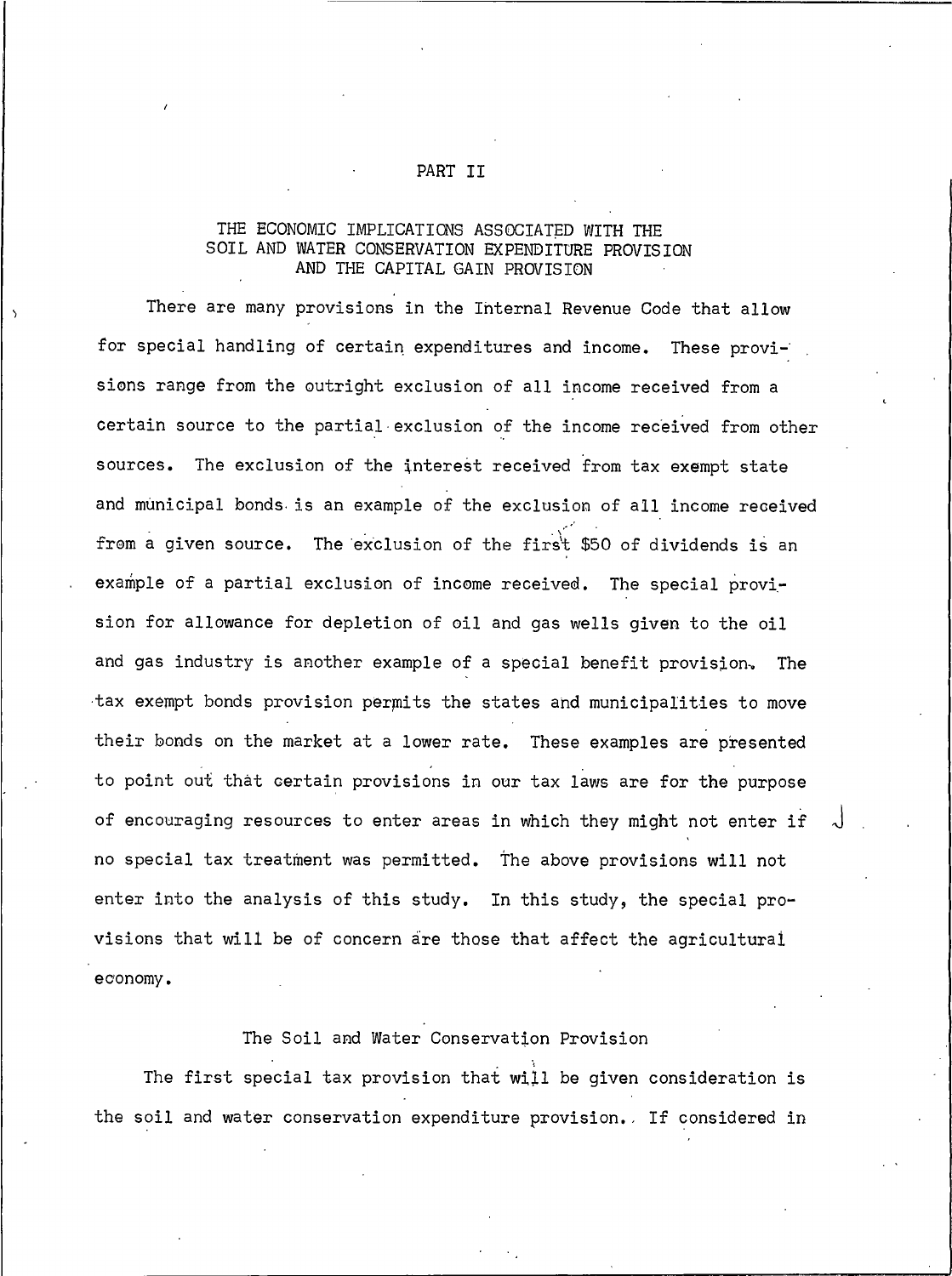a broad sense, the essence of this provision is to allow the taxpayer to take a capital expenditure and handle it as an operating expense. The taxpayer has the alternative of capitalizing the expenditure or taking it as an expense.

There are certain qualifications that must be met if the expenditure is to qualify for special handling. The expenditure must be made to further the business of farming and if the land is newly-acquired, the deduction applies only if land is put to substantially the same use as it was before its acquisition (Sec. 1.175).  $\frac{1}{2}$  The deduction applies to land used, by the taxpayer or his tenant, for the sustenance of livestock or the production of other agricultural products (Sec. 175 c 2). The deduction does not apply where the expenditure is used for the purchase, construction, installation, or improvement of structures, appliances or facilities subject to depreciation (Sec. 175 c; 1.175-2). The deduction would not be available if the taxpayer's farm was being operated for recreation or pleasure, i.e., a hobby farm,  $\frac{2}{\ }$  The amount of the expenditure for any one year is limited to 25 percent of the gross income from

 $1/$ Prentice-Hall, op.cit., p. 1020 -- The symbols shown in parentheses are in reference to the sections of the Internal Revenue Code and will appear throughout the text of this study without reference to any footnote.

 $2/$ Ibid., p. 1841 -- It is interesting to note the decision of the tax court in this matter. In the case of Fish vs. Irwin 3 AFTR 3428, it was ruled that, " it has long been recognized that : farming may be a business, even though the person engaged in it is willing to carry on without regard to its profitableness because of the pleasure derived from it." "It is the expectation of gain, and not gain itself which is one of the factors entering into a determination of the question," Riker, 6 BTA 890.

- 14 -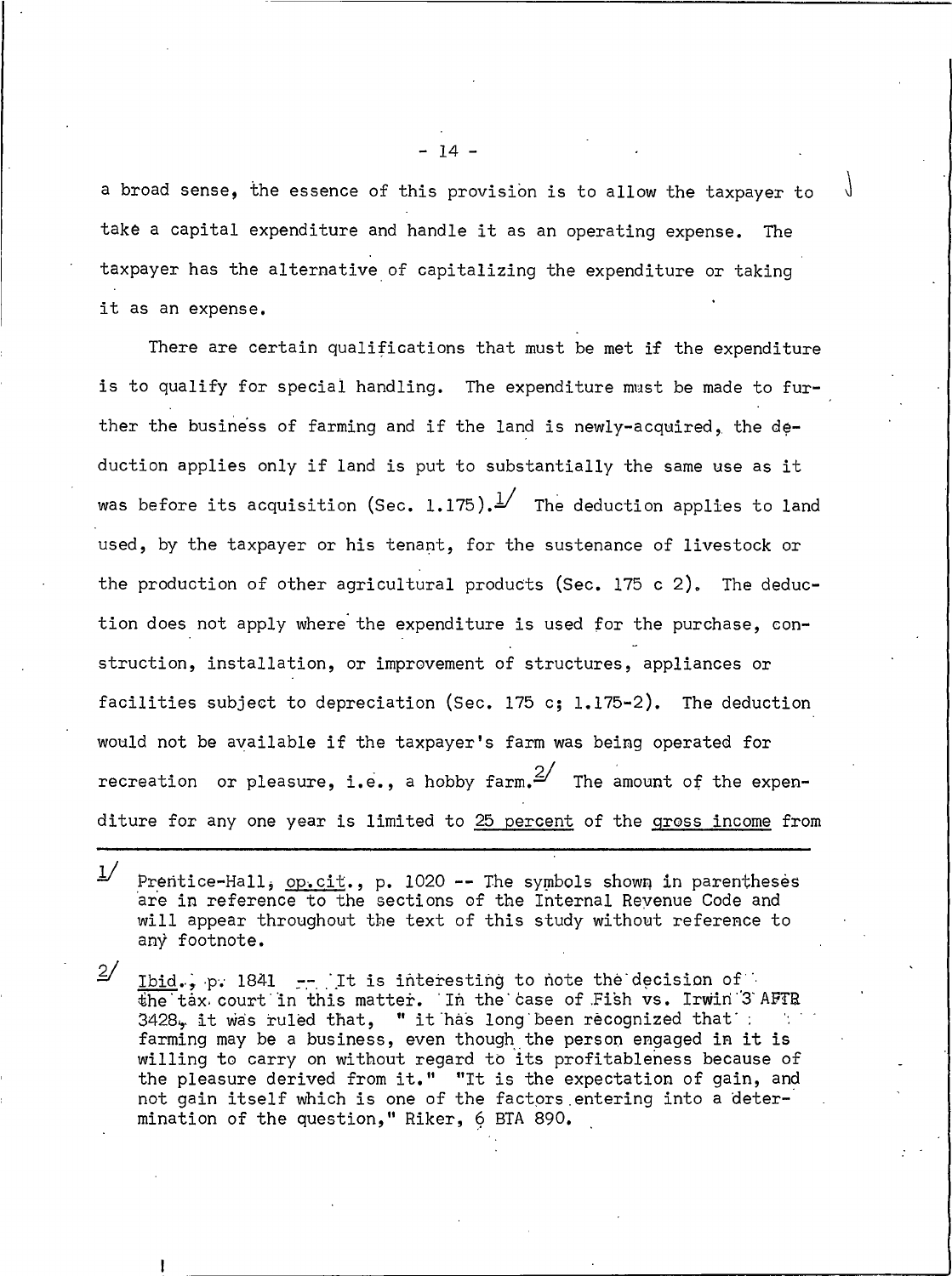the farm or the farms (if more than one), however, the gain on the sale of assets must be excluded from gross income when determining the expenditure limit.

The general area in which the soil and water conservation provision qualifies for special handling is when the expenditure is used for the treatment and moving of earth including -- but not limited to -- leveling, grading, terracing, contour furrowing and the restoration of soil fertility. In addition to those listed above, the eradication of brush, planting of windbreaks, and the construction, control and protection of diversion channels, drainage ditches, irrigation ditches, earthen dams, watercourses, outlets and ponds, are included. $\frac{1}{2}$ 

The specific type of qualifying expenditure for soil and water conservation will not be defined in this analysis. Because of the unique characteristics of individual ranches, the type and placement of the expenditure would vary with every ranch unit. One ranch may lend itself to improvement through eradication of brush and the development of earthen dams for the watering of livestock while another may not be in a condition that will permit an economic expenditure in this area but will rather have room for tremendous improvement through expenditures for drainage or irrigation of the meadow lands for the development of pasture or hay. It is only necessary for purposes of this study that the particular unit have the necessary characteristics that will permit a

 $1/$ Ibid., pp. 1841-1842.  $-15 -$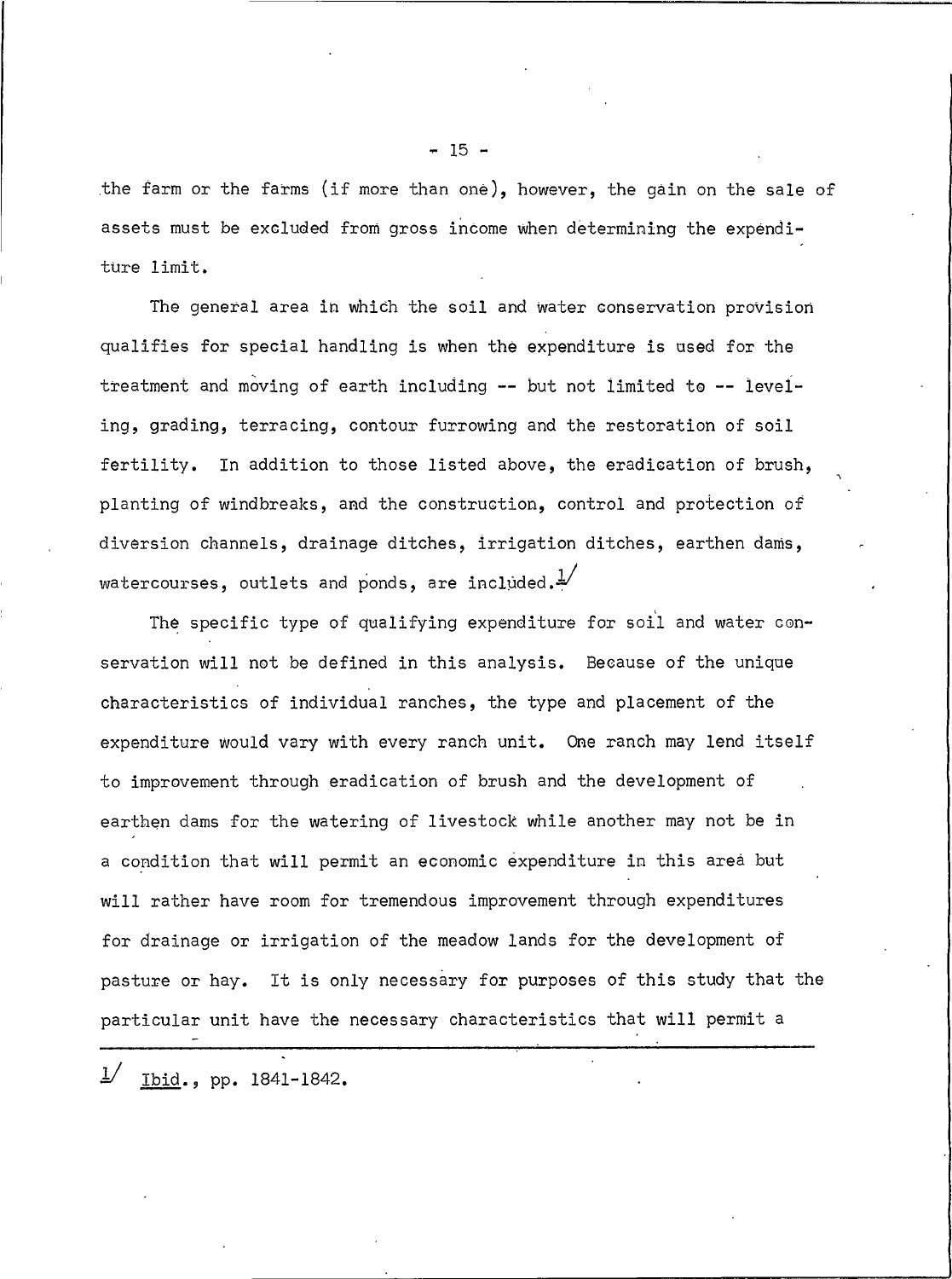qualified expenditure. It is further assumed that the expenditure improves the value of the ranch unit by the amount of the expenditure.

## The Capital Gain Provision

The analysis for this study is for a one year period and the ranch is sold in the same taxable year as the soil and water conservation expenditure was used in the ranch unit. The analysis could have been carried for a longer period and the results would not have been altered by a significant amount unless the continued outlay for improvement did not result in a proportional value added to the ranch unit. In other words, this assumes away diminishing returns and substitutes constant returns for every monetary unit place in the improvement of the ranch unit. In fact, there is no reason to believe that there would not exist an area of increasing returns with respect to the capital expenditure. Thère does exist some additional advantage to the investment in the ranch as opposed to the investment in stocks or bonds. This would be in the area of the capital accumulation that results when the taxpayer is permitted. to use a portion of the net return from the investment as an expense. The return from investment in stocks or bonds is fully taxable and the amount of capital accumulation will be that amount of net return after taxes while in the case of the investment in the ranch there exists some degree of tax free built-in capital accumulation until the ranch is sold. This additional advantage will be ignored, not because it is not important but because the additional complication of considering this factor would be of a greater consequence than the addition to the accuracy that would result.

 $-16 -$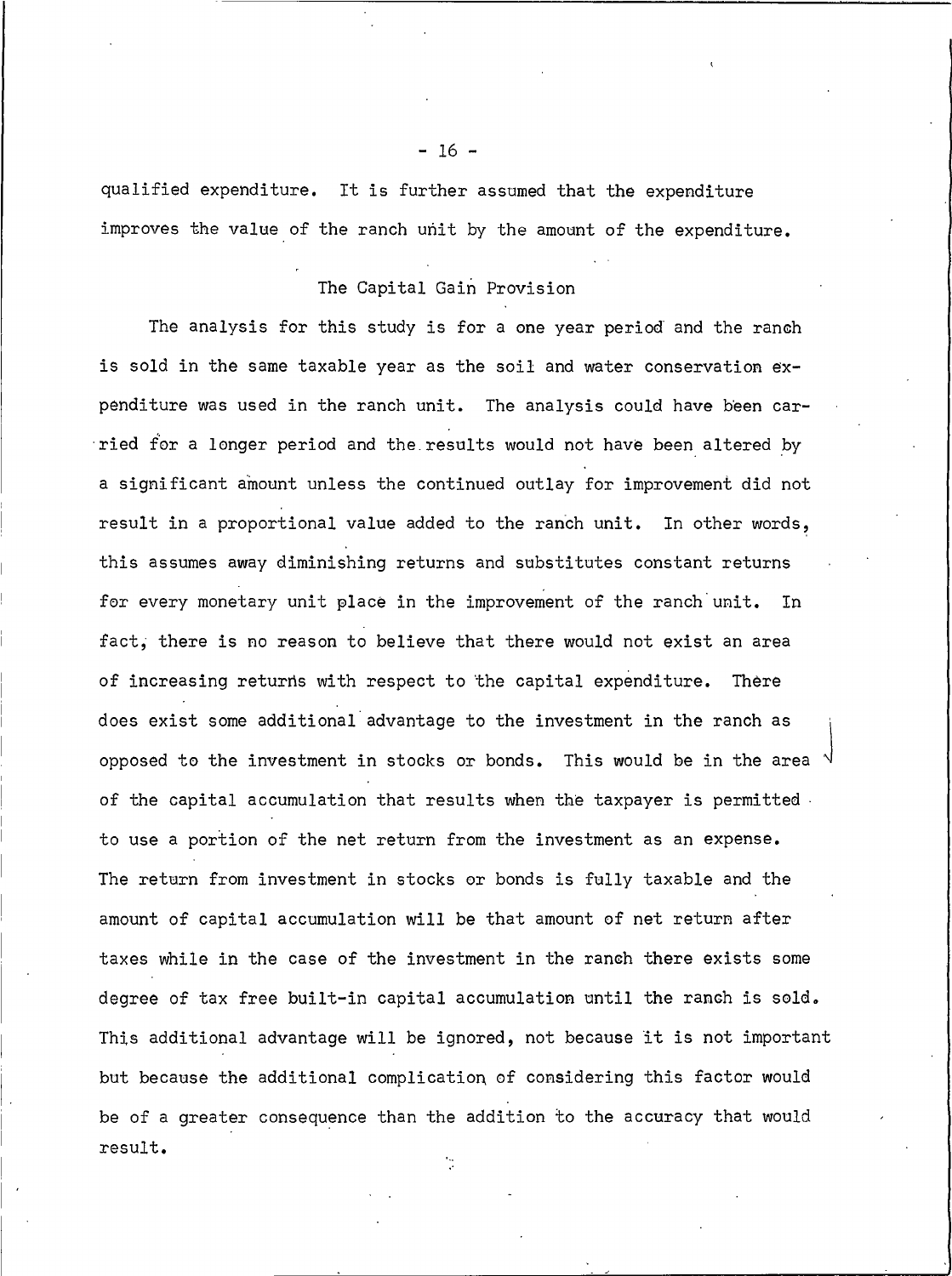The sale of the ranch unit will qualify as a sale of a capital asset and the capital gain provision can be used for the calculation of the taxpayer's income tax liability. To meet the requirements of the capital gain provision the asset will be assumed to be held for more than six months and the property held for the production of income. There will be no consideration given to the possible difference in the cost and the sales value of either the investment in the ranch or the investment in stocks due to inflationary appreciation or any other outside force that might alter the value of the investment. This will permit ignoring changes in the general price level, etc., that might alter the relative monetary value of assets held for the production of income.

There are two distinct methods of handling long term capital gains. The first will be denoted in this study as the "standard method." The essence of this method is that 50 percent of the net long term capital gain is included in the taxpayer's taxable income. The second method will be denoted as the "alternative method." The essence of this method is that the net long term capital gain is not included in the taxpayer's taxable income for calculation of the tax liability for 25 percent of the net long term capital gain is considered in the total tax liability of the taxpaver.

## Analysis of Alternative Investments

Figure 1 is presented to indicate the amount of discount that would be required to make the investment in a ranch indifferent to an investment in stocks or bonds. The distance between the two lines (indicated

 $17.$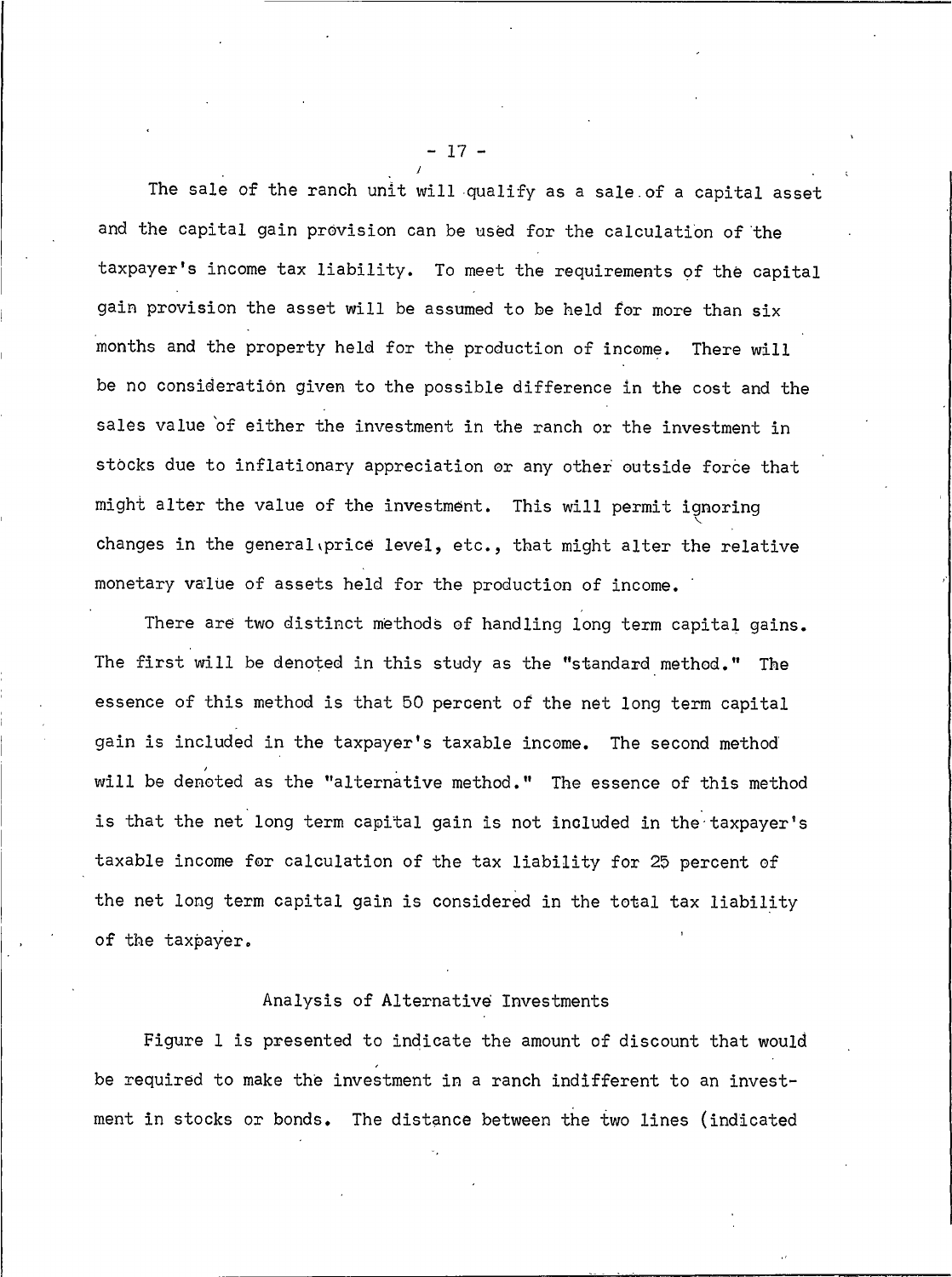



 $\mathbf{l}$  $18$  $\pmb{\mathfrak{t}}$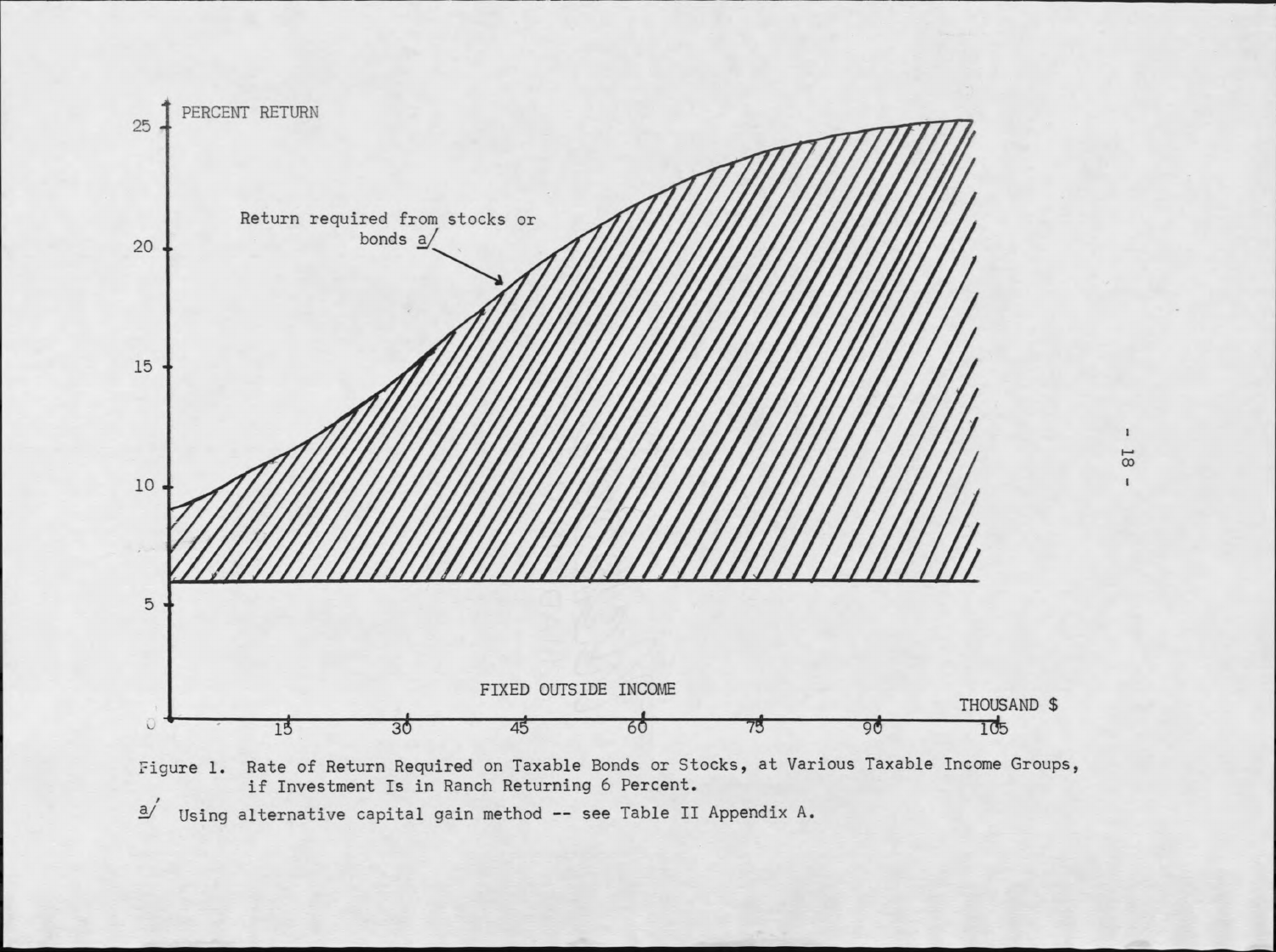by the slanted lines) is the amount of this discount. Both investments are returning a net return of 6 percent on the total investment before taxes. The investment in the ranch permits taking advantage of the capital gains provision and this is the reason for the discrepancy between the investments.

It can be noted from Figure 1 that the investment in the ranch would require a discount at all income groups to be indifferent to the investment in stocks or bonds. The amount of discount required varies from approximately 2.82 percent, if the taxpayer has zero outside taxable income, to a discount of 19.35 percent if the outside taxable income is \$100.000. $\frac{1}{2}$  The tax schedule used was for a married person filing a separate return (Table II Appendix A) and the alternative capital gain method was used throughout this segment of analysis.

Figure 2 indicates a similar situation as Figure 1 but the discount rate required is not as severe at the various income levels. The reason being that Figure 2 was calculated (Tables III and IV Appendix A) using the tax schedule for a joint return. The solid curved line intersects the dashed curve because of the different capital gain method used. The "alternative method" will usually produce a lower tax liability when the taxable income on a joint return exceeds \$36,000, and on a separate return when the taxable income exceeds \$18,000.

 $1/$ Outside taxable income is defined in this study as the taxable income of the individual taxpayer before consideration of the return from his investment fund.

 $-19$ .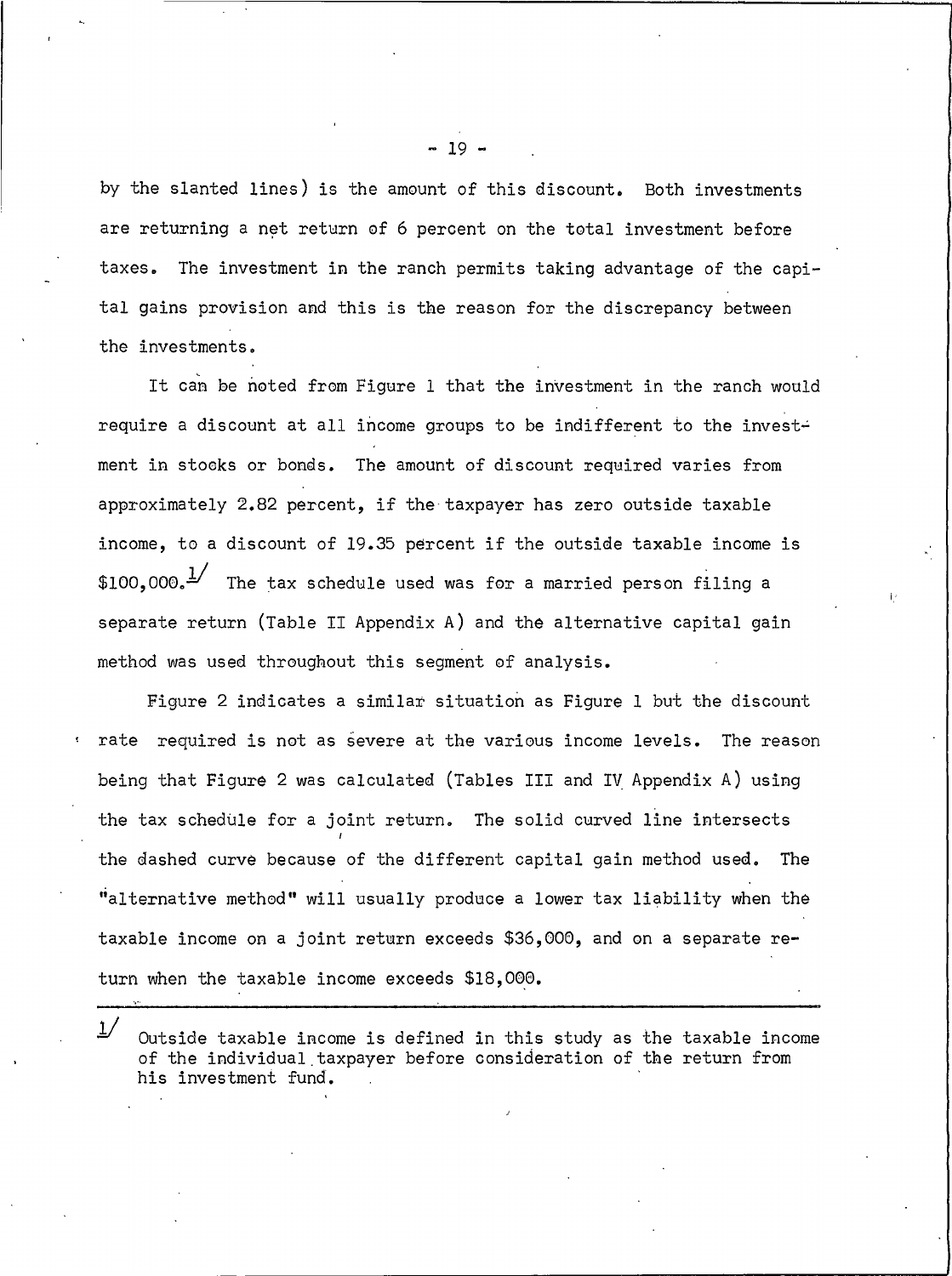

TAXABLE INCOME FROM SOURCE OTHER THAN INVESTMENT FUND

Figure 2. Rate of Return Required on Taxable Bonds or Stocks, at Various Taxable Income Groups, if Investment Is in Ranch Returning 6 Percent and the Soil and Water Expenditure Is Used.

 $\mathbf{a}$ Using alternative capital gain method -- see Table III Appendix A..  $\overline{p}$ Using standard capital gain method -- see Table IV Appendix B.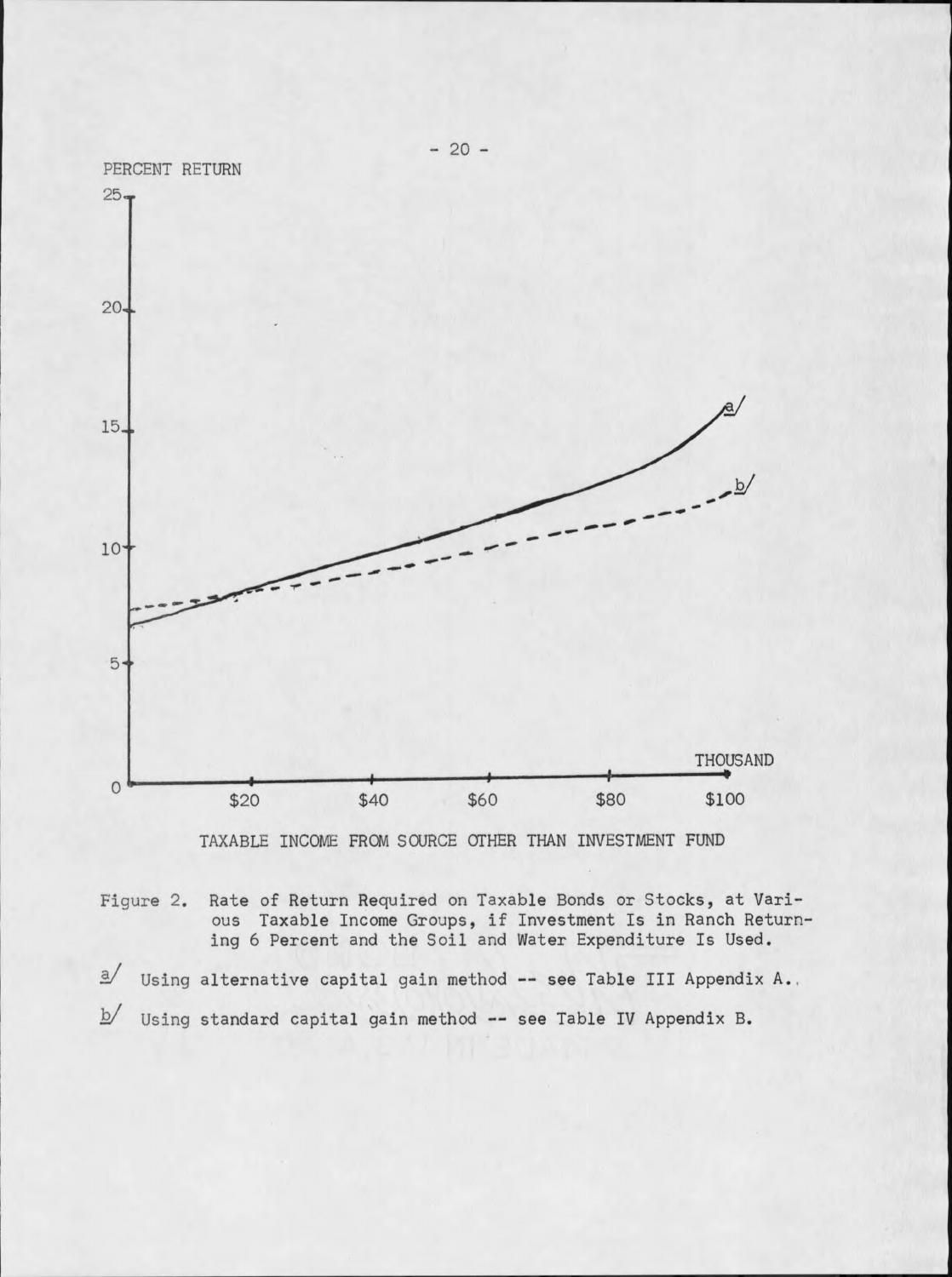In Figure 2, the sudden change in the slope of the solid line, as the higher income groups are approached, is brought about because the magnitude of the capital gain is becoming increasingly important as the fixed outside taxable income approaches the higher tax brackets. Beyond the \$90,000 taxable income bracket, the marginal discount rate will increase at an increasing rate over a range and will then increase at a decreasing rate much the same fashion as was indicated in Figure 1 when the marginal discount rate was increasing to approximately the \$35,000 fixed outside income point and then began decreasing. The amount of discount required to make the investment in a ranch returning 6 percent per year indifferent to the investment in stocks or bonds returning 6 percent per year is now 1.37 percent at zero outside taxable income to 9.45 percent at \$100,000 outside taxable income.

The previous analysis indicates that the return from an investment that yields 6 percent per year when invested in a ranch would have to be discounted in every positive taxable income group to be indifferent to the investment in stocks or bonds returning 6 percent per year.

Now what will be the result if the ranch does not return 6 percent on the investment but instead yields somewhat less? Figure 3 is presented to indicate the relationship of the investment in a ranch that is operated below the possible 6 percent return. There seems to be some concern about the possibility that a person in a high income position might purposely have his ranch run at a loss because of the implication of the federal income tax. Figure 3 should disprove this hypothesis. It is

 $-21 -$